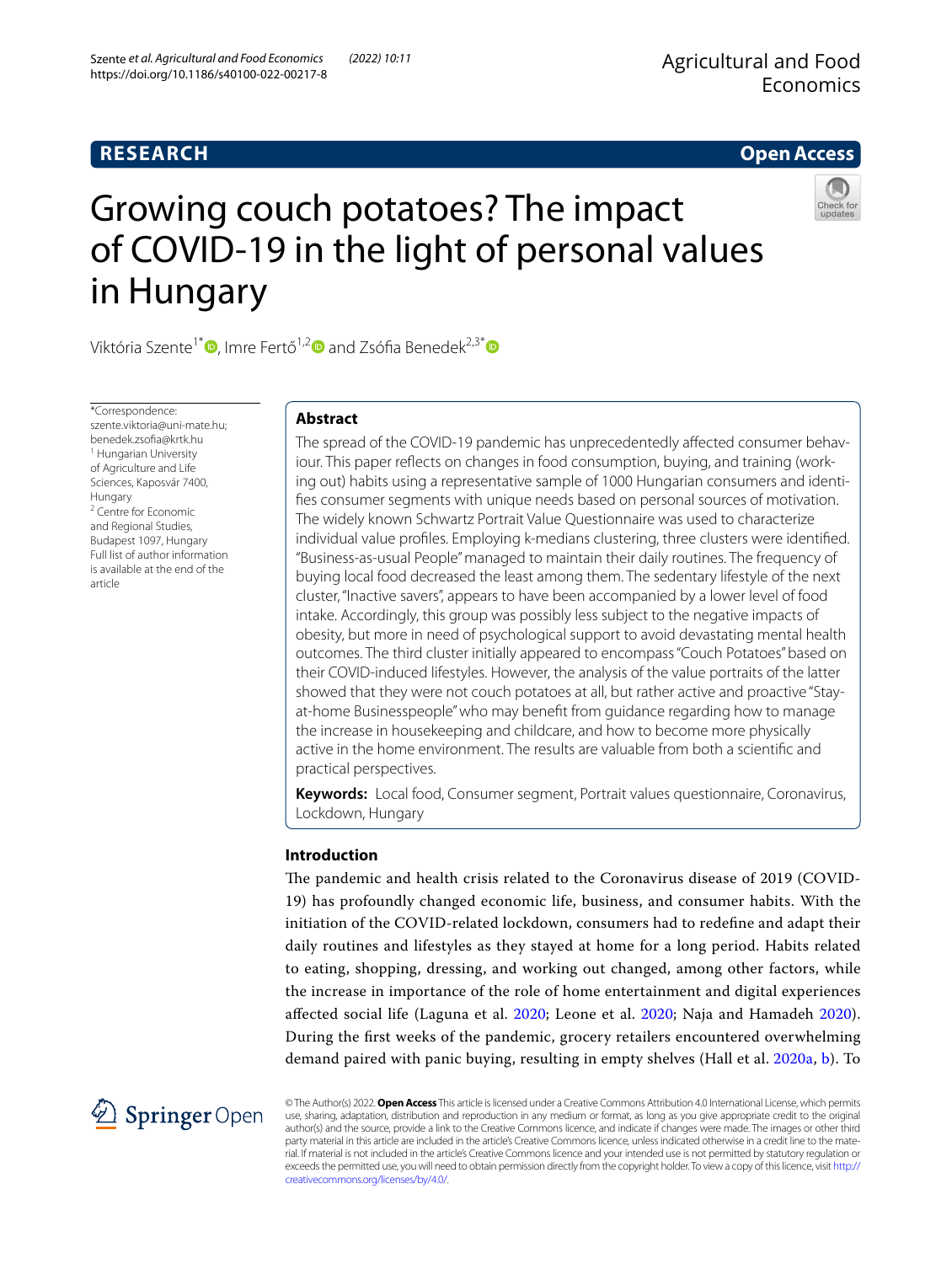reduce the risk of exposure, many consumers shifted to online shopping instead of entering retail stores (Chang and Meyerhoefer [2020](#page-15-0)), while many governments introduced dedicated shopping times for elderly people. Restaurants mainly ofered home delivery services or take-away options (Poelman et al. [2020\)](#page-16-5). Gyms and other sports facilities also closed their doors to decrease human contact (Chtourou et al. [2020](#page-15-1); Huszka et al., [2020\)](#page-16-6). Citizens in almost every country in the world were allowed to do some individual sports outside or to take family walks (Poelman et al. [2020\)](#page-16-5), but otherwise home workouts remained the only alternative for physical activity. Institutes of education suspended in-person classes and switched to online courses (Ben Hassen et al. [2020](#page-15-2); Viner et al. [2020\)](#page-17-0). Many people increased the time they spent on digital activities such as learning, being entertained, working, and socializing (GWI [2020](#page-16-7); Sharma et al. [2020\)](#page-17-1). These behaviours often led to sedentarism—too much screen time, and way too much sitting down (Grenita Hall et al. [2020a](#page-16-3), [b;](#page-16-4) Romero-Blanco et al. [2020](#page-16-8); Zheng et al. [2020\)](#page-17-2). Tis increase in inactivity may well contribute signifcantly to the incidence of cardiovascular disease, osteoporosis, and adult-onset diabetes, among other health issues (Barone et al. [2020;](#page-15-3) Mattioli and Ballerini Puviani, [2020;](#page-16-10) Peçanha et al. 2020; Zhang and Chen [2020\)](#page-17-3). The lockdown has also been associated with more direct lifestyle-related behavioural changes, including self-reported weight-gain due to snacking, elevated stress, and less time sleeping (Sidor and Rzymski [2020;](#page-17-4) Xiang et al. [2020\)](#page-17-5), as well as an increase in the consumption of unhealthy food, uncontrolled eating, snacking between meals, and the consumption of a greater number of main meals (Carroll et al. [2020](#page-15-4); Di Renzo et al. [2020](#page-15-5)).

COVID has disrupted global food systems, too, especially food production and logistics chains (Ben Hassen et al. [2020](#page-15-2); Elleby et al. [2020;](#page-15-6) OECD [2020\)](#page-16-11). Short food supply chains often proved to be an important means of ensuring food security (Cappelli and Cini [2020;](#page-15-7) Henry [2020;](#page-16-12) Leone et al. [2020\)](#page-16-1), although heterogeneous outcomes have been experienced in this regard. For example, results from a study of Qatari consumers revealed that 34% of respondents purchased local food more often. Motivations included safety considerations, as consumers increasingly wanted to know where the food they buy came from (Ben Hassen et al. [2020\)](#page-15-2). On the other hand, a study from Vermont reported that many people, mostly food-insecure consumers, decreased their purchase of fresh local foods products due to their limited access to outlets after the closure of farmers' markets (Niles et al. [2020\)](#page-16-13).

The aim of this piece of work is to broaden the literature with an analysis of the impact of the COVID-related lockdown on consumer behaviour, with special emphasis on attitudes towards local food and other food purchases and physical activity. Our interest was in identifying the underlying psychological profles of diferent consumer segments to better understand the drivers of behavioural attributes. The empirical analysis focuses on Hungarian consumers. Here has to be mentioned that the mortality rate in Hungary was among the lowest in international comparison (Cao et al. [2020](#page-15-8)), while related restrictions were gradually lifted from 4 May 2019, after the frst wave. COVID has had severe impacts on various consumer habits. As the interactions between consumer choices, lifestyles, and values are the analytical interest of this paper, some considerations about human values and their measurement are briefy introduced in the following section.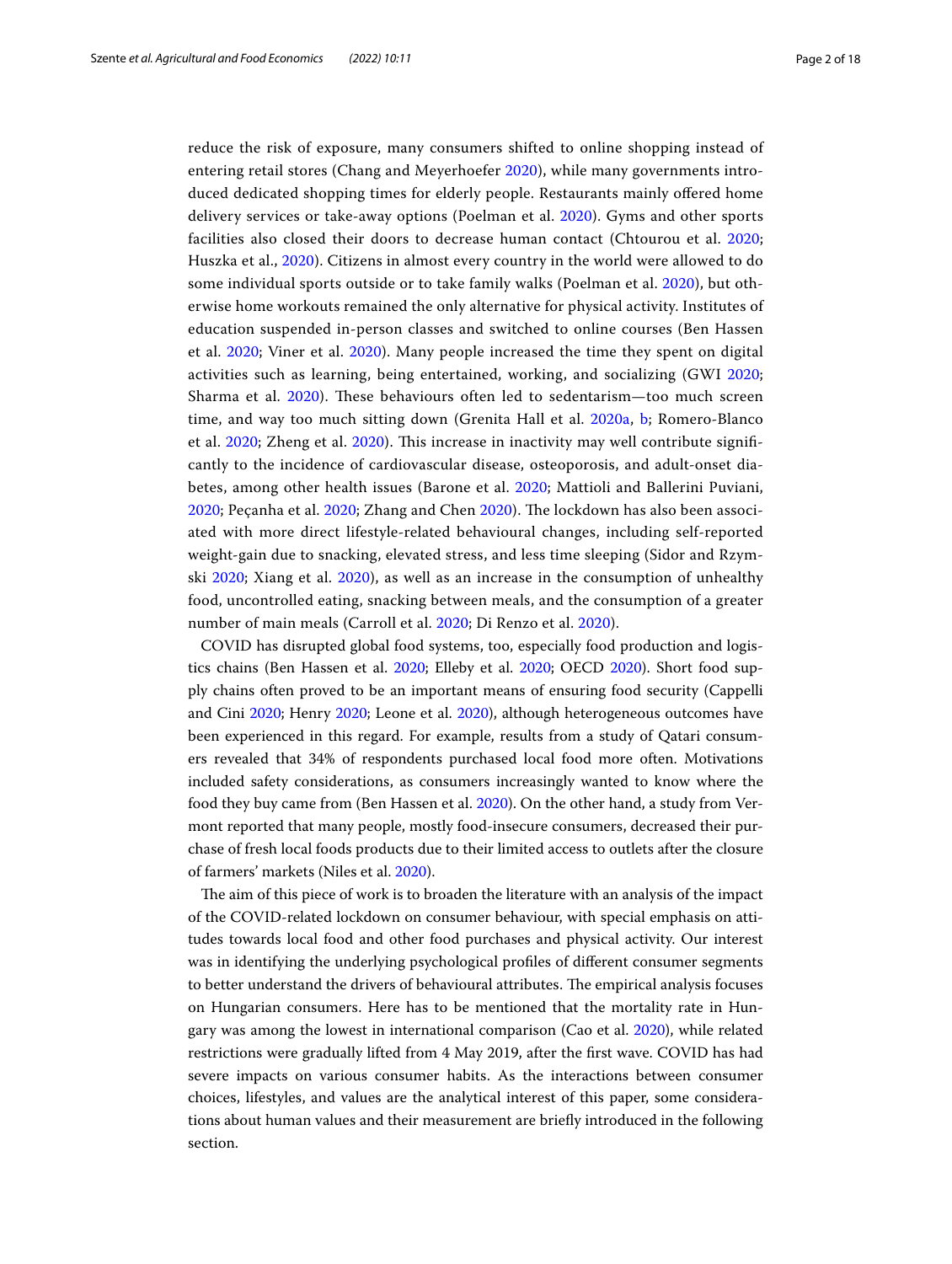## **Theoretical background: the Schwartz theory of basic human values**

Values play an important role in sociology, psychology, and anthropology, while their use in analysis is increasingly acknowledged in the feld of economics, too. Values are used to characterize cultural groups, societies, and individuals, to trace changes over time, and to explain the motivational bases of attitudes and behaviour (Schwartz [2012\)](#page-17-6). Values are broad, motivational constructs that express what is important to humans. Depending on values, products, objects, people, services, and events are evaluated differently. The values of people are central to their identity and concept of self (Rokeach [1973](#page-16-14); Schwartz [2012](#page-17-6)). Furthermore, values refect socially desirable concepts used to represent motivations and goals.

The Schwartz Theory of Basic Human Values (TBHV, Schwartz [1992](#page-17-7)) is one of the most infuential constructs of the research of values (Verkasalo et al [2009](#page-17-8)) and is used in a number of contexts, from religious studies (Saroglou et al. [2004\)](#page-17-9) to trust in institu-tions (Devos et al. [2002\)](#page-15-9) and the prediction of behaviour (Bardi and Schwartz [2003](#page-15-10)). The Theory of Basic Human Values has been established in behavioural research as a comprehensive model that is stable across cultures and which can be used to predict a series of external constructs (Saroglou et al. [2004\)](#page-17-9).

According to the TBHV, values are "individual concepts about a trans-situational goal that express an interest included in a motivational (goal) domain valued by the range of importance and that act as a guiding principle in the life of persons" (Schwartz [1992](#page-17-7), cited in Giménez and Tamajón, [2019](#page-16-15)). Based on the type of goal, or the underlying motivation, ten broad values can be distinguished (A1 in the Appendix). The theory also accounts for the dynamic relations (conficts and congruity) among the values (Schwartz [2012](#page-17-6)).

Figure [1](#page-3-0) shows the ten values diferentiated into pairs of opposite main dimensions.

The four main dimensions are arranged in a circular model (Hinz et al. [2005](#page-16-16)). Adjacent value types are thought to be the most compatible with one another, while the greatest conflicts are between opposing values. The opposition of Openness to Change to Conservation values represents the confrontation between values that are based on personal independence and openness to change, and values that emphasize order, self-restriction, and resistance to change. Hedonism shares elements of both openness to change and self-enhancement, while tradition and conformity are located on the same wedge as they share the same broad motivational goal (subordination of the self in order to ensure stability). The other dimension reflects the opposition between the values of Self-transcendence (concern for the others) and Self-enhancement (which emphasizes the importance of individual success and dominance).

There are two major methods for measuring basic values: the Schwartz Value Survey (SVS) and the Portrait Values Questionnaire (Schwartz et al. [2001\)](#page-17-10). The latter was found to be easier to implement and its outcomes proved to be more consistent (Lusk et al. [2006](#page-16-17)), thus it was used in the analysis described in this paper.

While the original version of PVQ comprised 29 items for measuring individual human values (Schwartz et al. [2001\)](#page-17-10), a new, simplifed, and less abstract 21-item PVQ was developed for the purpose of the European Social Survey (Verkasalo et al. [2009](#page-17-8)).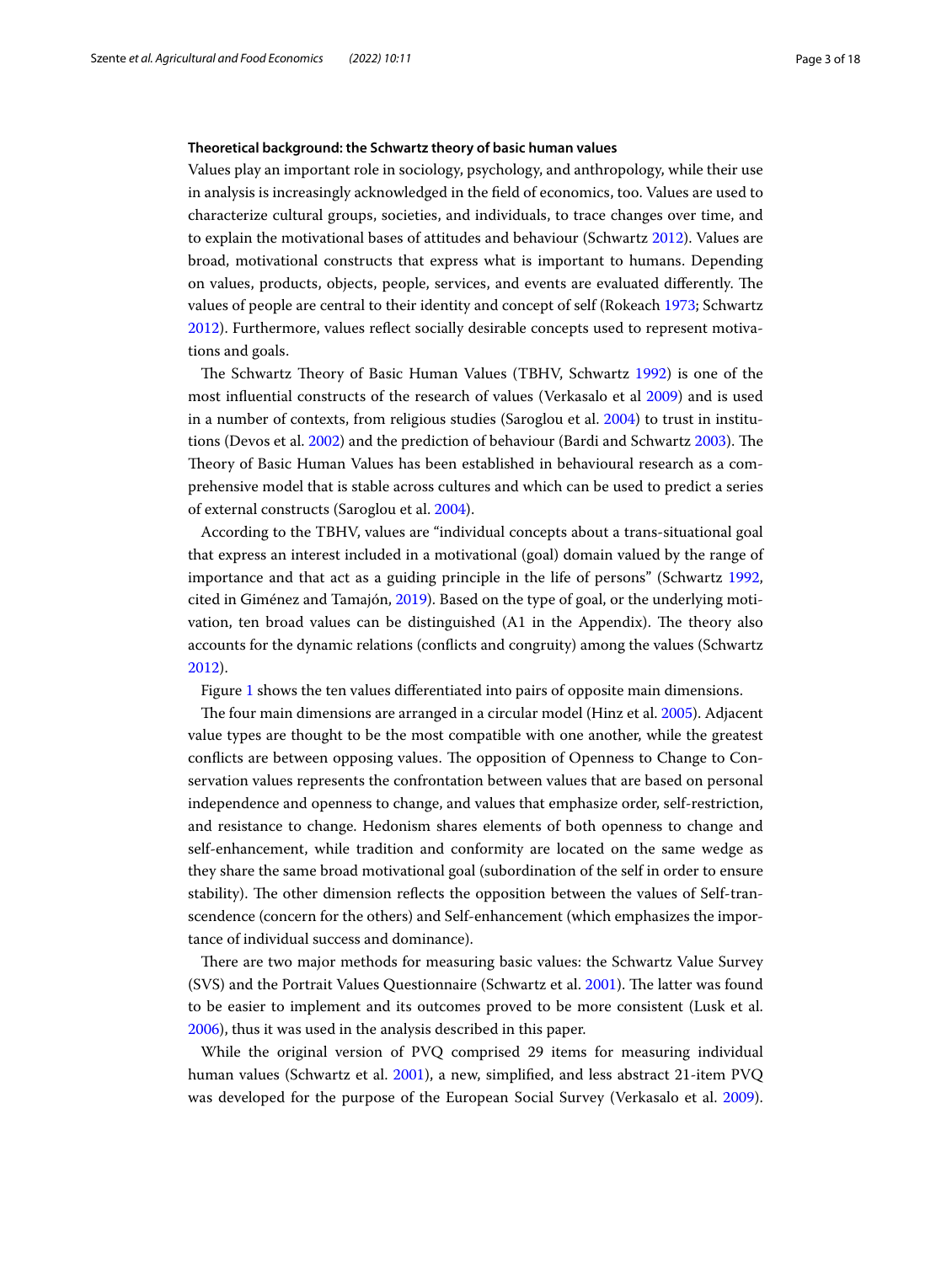

<span id="page-3-0"></span>Each item consists of a description (a "portrait") of a person. All the values are represented by two sentences, except for "universalism", which is measured using three items. Respondents are asked to assess the similarity of the portrayed person to themselves on a six-point scale.

The findings reveal substantial differences in the value priorities of individuals; however, the average value priorities of most societal groups exhibit a similar hierarchical order (Saroglou et al. [2004](#page-17-9); Verkasalo et al. [2009](#page-17-8)).

The following section describes the importance of values from the perspective of consumer behaviour research.

## **Values, lifestyle, and segmentation**

The choice of consumers to use specific products and services clearly reflects their lifestyle (Levy [1999](#page-16-18)). Specifc values have been linked diferent purchasing and consumption decisions (Kahle et al. [1986](#page-16-19); McCarty and Shrum [1993](#page-16-20)). Knowledge of values and their relationship to individual consumption targets can help predict purchasing behaviour and the use of products (Herrero et al. [2014](#page-16-21)).

Several studies have confrmed the relationship between values and lifestyles, the selection of food products (Askegaard and Brunsø, [1999;](#page-15-11) Brunsø et al. [2004](#page-15-12); Renko et al.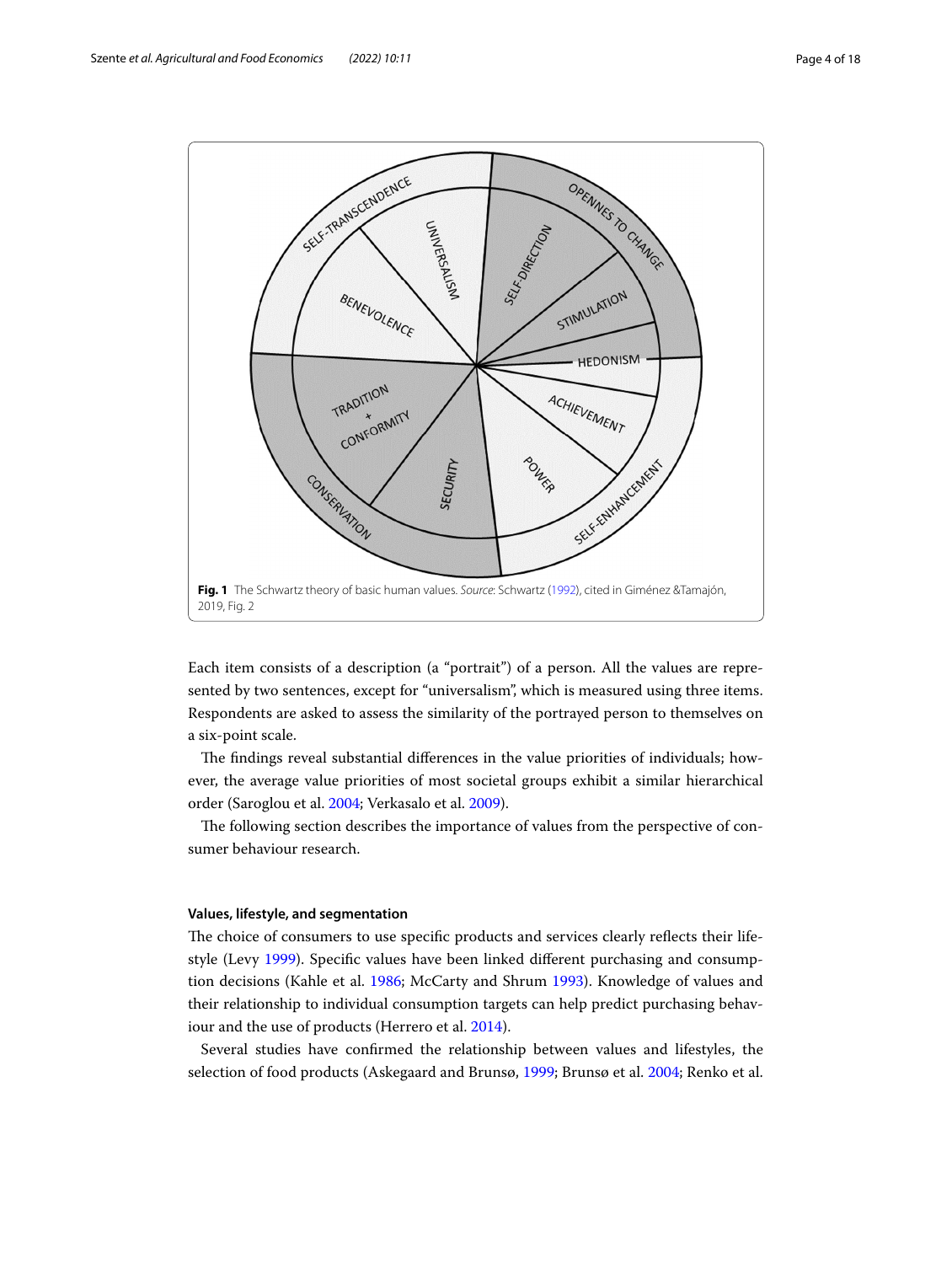[2014](#page-16-22)), food-related behaviour (Nijmeijer et al. [2004;](#page-16-23) Szakály et al. [2012\)](#page-17-11), and physical training (Imas et al. [2018;](#page-16-24) Kangasniemi et al. [2015](#page-16-25)). Sarmugam and Worsley [\(2015\)](#page-17-12) identifed consumer segments based on impulsivity and level of involvement with food and characterized the dietary behaviour of each segment, while Valentine and Powers ([2013](#page-17-13)) associated lifestyle segments in Generation Y with specifc forms of media use.

Food consumption behaviour and lifestyles apparently changed after the outbreak of COVID (Ben Hassen et al. [2020;](#page-15-2) Laguna et al. [2020;](#page-16-0) Poelman et al. [2020](#page-16-5); Sánchez-Sánchez et al. [2020;](#page-17-14) Romeo-Arroyo et al. [2020\)](#page-16-26). An increasing number of studies have concluded that different consumer segments might need specific guidance about how to avoid the undesirable health impacts of lockdown (Al-Musharaf [2020](#page-15-13); Romero-Blanco et al. [2020;](#page-16-8) Vancini et al. [2020\)](#page-17-15). Although the role of psychological factors in lifestyle changes (e.g. the impact of stress on dietary choices and junk food consumption) is sometimes emphasized (see e.g. Di Renzo et al. [2020\)](#page-15-5), systematic discussion of the psychological needs of individuals who have specific types of lifestyles is lacking. However, such needs should be taken into account when strategies for promoting well-being are formulated (Antunes et al. [2020](#page-15-14)).

#### **Materials and methods**

## **The sample and key variables**

In order to analyse changes in food consumption and training habits following the outbreak of COVID-19 in Hungary, a questionnaire was designed. The questionnaire was approved by the Ethical Committee of the Centre for Economic and Regional Studies, Hungary, and informed consent was obtained from all the respondents. Primary data were collected through the phone in May 2020 by a professional survey company. The survey is representative of the Hungarian population in terms of demographic characteristics (gender, age, type of settlement, education) and regional distribution according to the data of microcenzus in 2016. To this end, 104 settlements were first identified, and then 87,400 results were selected based on the surnames who could be visited there. This was followed by multi-stage quoting, first based on regional distribution/settlement type and 4-dimensional matrix (gender/ age/school/settlement type). Only Hungarians above 18 years were involved in the study. The sample size is 1000.

Next, the key variables are described briefly. Data were collected about the sociodemographic and economic characteristics of the respondents and their households. Another section was used to collect values that replicated the Portrait Value Questionnaire (PVQ) of Schwartz ([1992](#page-17-7)). The list of questions published by Pascucci et al. ([2016](#page-16-27)) was translated and used (Table [9](#page-14-0) in the Appendix). The 21 answers were used to create the Schwartz portrait of respondents consisting of ten values by calculating the mean scores collected from pairs of questions (or a triplet of questions for one value). The following section of the survey was dedicated to the identification of the habits and lifestyle of respondents before and after the outbreak of the pandemic. Respondents were asked to express how often they had done and were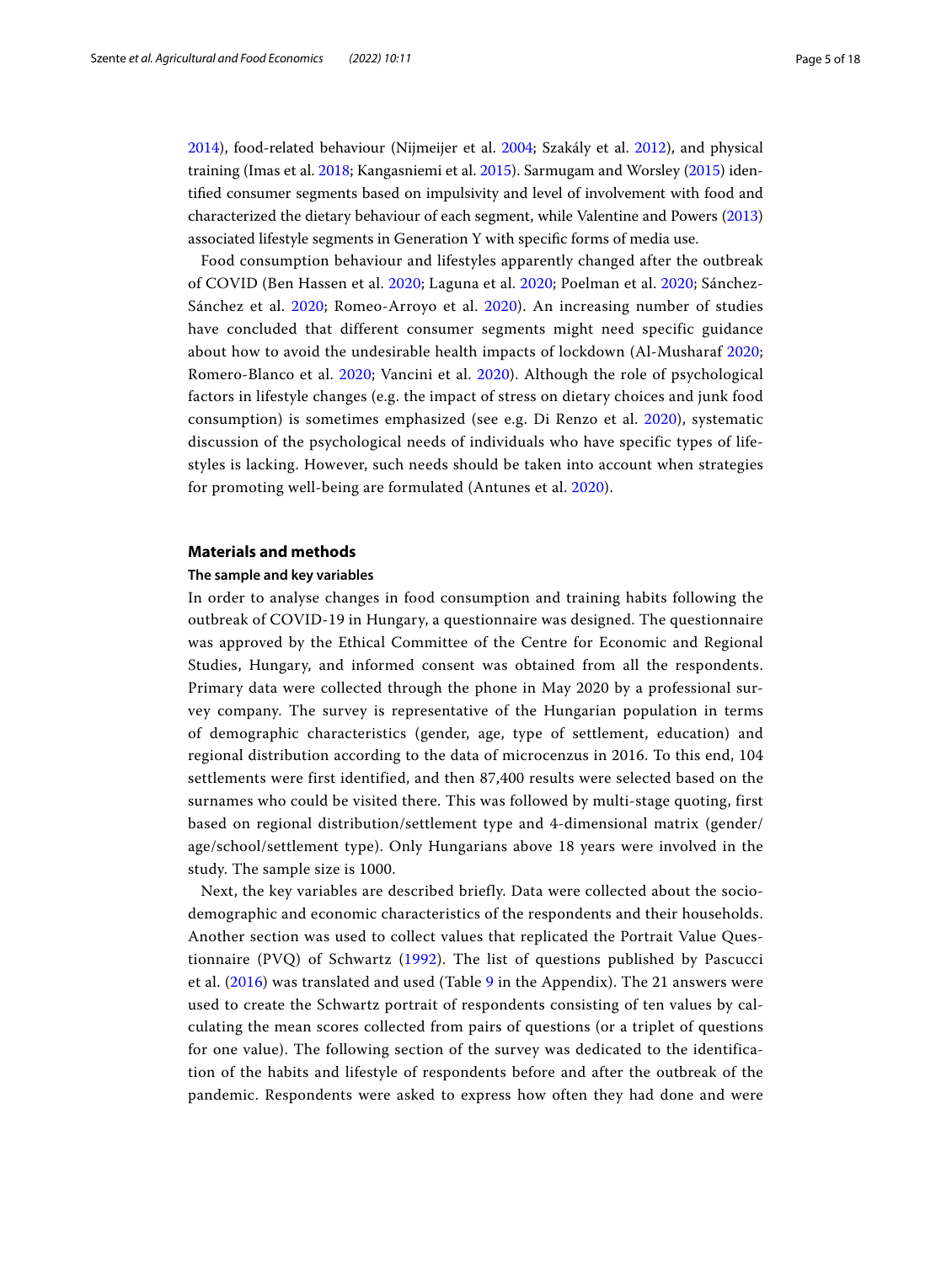doing specific things on a Likert scale (1: daily; 2: many times a week; 3: once a week; 4: many times a month; 5: once a month; 6: occasionally; 7: never). Changes in habits and lifestyle were defined as the differences in the means compared using paired t tests. Only variables that were significant at least at the 1% level were involved in the statistical analysis. With respect to lifestyles, lunch is typically considered the main (warm) meal in Hungary, even on weekdays, although many families enjoy a light warm dinner.

## **Statistical analyses**

Cluster analysis with k-medians was employed to identify consumer groups with respect to lifestyle elements—specifically, food consumption and training habits. The Calinski– Harabasz pseudo-F index (Caliński and Harabasz [1974\)](#page-15-15) was used to determine the number of clusters. Classifcations of two to four clusters were considered; the interpretation of more clusters might have been challenging. Nonparametric Kruskal–Wallis tests were used for cross-validation when the means in the diferent clusters were tested in relation to the variables used to describe demographic variables and variables of the Schwartz portrait profle; these variables were not involved in the clustering itself.

Finally, we investigated the impacts of personal values on the cluster grouping. We also checked whether our data meet with the independence of irrelevant alternative (IIA) assumption for the multinomial logit model. Logit analysis has been widely used in social sciences to determine whether there are any signifcant relationships between two or more variables using scales, as well as to contrast the diferences between any two levels of an independent variable (Birda et al., [2010](#page-15-16)). We computed three tests of the independence of irrelevance alternatives: Hausman-McFadden the Small-Hsiao test, and the SUEST version of the Hausman-McFadden test. All tests suggest that no evidence for the IIA assumption has been violated. The hypothesis that all the coefficients are simultaneously equal to zero is rejected by the LRχ2-test for both outcomes (inactive savers  $=$  2 and coach potatoes  $=$  3).

## **Characteristics of the sample**

Table [1](#page-5-0) displays the descriptive statistics for the demographic and economic variables.

| <b>Variables</b>                     | Obs  | Mean  | SD    | Min | Max    |
|--------------------------------------|------|-------|-------|-----|--------|
| Gender (1: female, 2: men)           | 1000 | 0.55  | 0.50  |     |        |
| Age (years)                          | 1000 | 51.92 | 16.63 | 18  | 95     |
| Education <sup>1</sup>               | 1000 | 2.73  | 0.94  |     | 4      |
| Dwelling size $(m^2)$                | 931  | 88.50 | 34.86 | 20  | 320    |
| Per capita income (EUR) <sup>2</sup> | 1000 | 254.9 | 402.1 | N   | 6147.2 |

<span id="page-5-0"></span>**Table 1** Demographic variables: descriptive statistics

<sup>1</sup> The level of education was expressed on a scale of four: 1: completed primary education or lower; 2: completed vocational education; 3: completed secondary education; 4: completed higher education

<sup>2</sup> Average after-tax income in Hungary was 244,600 HUF (752 EUR) in 2019 (data from the Hungarian Central Statistical Office)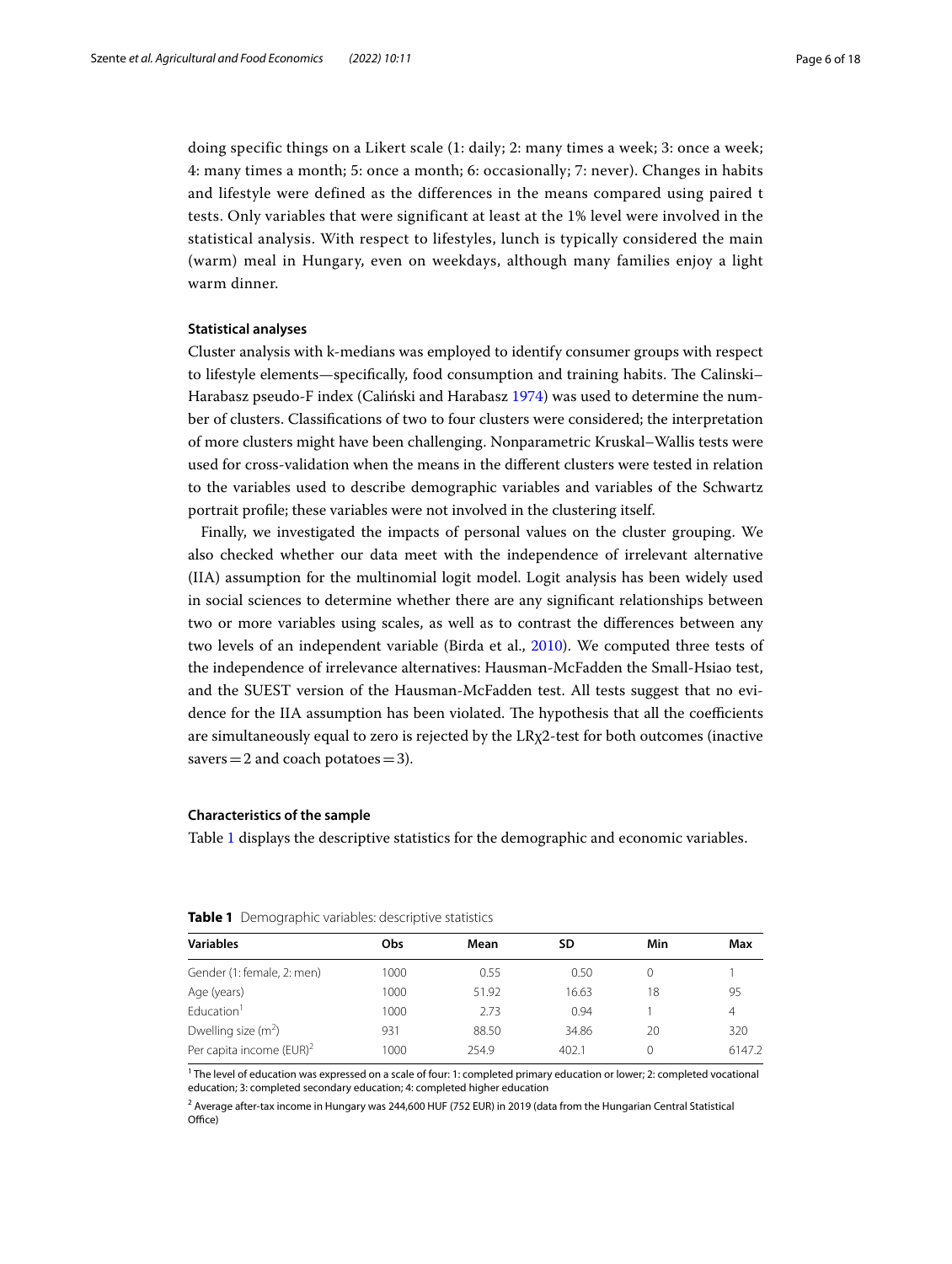| Value group        | Value          | Obs | Mean | <b>SD</b> | Min | Max |
|--------------------|----------------|-----|------|-----------|-----|-----|
| Self-enhancement   | Power          | 992 | 3.47 | 1.16      |     | 6   |
|                    | Achievement    | 994 | 2.78 | 1.22      |     | 6   |
|                    | Hedonism       | 993 | 2.11 | 0.86      |     | 6   |
| Self-transcendence | Universalism   | 982 | 1.66 | 0.69      |     | 6   |
|                    | Benevolence    | 994 | 1.75 | 0.76      |     | 6   |
| Openness to change | Stimulation    | 996 | 3.00 | 1.17      |     | 6   |
|                    | Self-direction | 991 | 1.99 | 0.87      |     | 6   |
| Conservation       | Tradition      | 993 | 2.24 | 1.00      |     | 6   |
|                    | Conformity     | 994 | 1.95 | 0.94      |     | 6   |
|                    | Security       | 976 | 1.68 | 0.82      |     | 5   |

<span id="page-6-0"></span>**Table 2** Schwartz portraits variables: descriptive statistics

# **Results and discussion**

First we introduce the main data and basic statistical connections. Table [2](#page-6-0) shows the descriptive statistics of the Schwartz portrait values.

In order to assess the outcomes in the light of other studies, our results were compared to those of Pascucci et al. ([2016](#page-16-27)), who studied personal values in the context of food to reveal a portrait of consumers in general and of consumers participating in alternative food networks in Sicily, Southern Italy, using a non-representative but large sample  $(N=303)$ . The Italian data were collected in 2012, and thus the related condition concerning comparability (data contained in studies intended to be compared should not be collected more than approximately a decade apart–see Saroglou et al. [2004\)](#page-17-9) was not violated. The scores of the Hungarian consumers lie mostly in between the scores for the two Italian groups. Diferences appeared with respect to Hedonism (3.03–2.80 for Italian consumers), Tradition (2.67–2.32 for Italian consumers), Conformity (2.88–2.70 for Italian consumers), and Security (2.49–2.22 for Italian consumers). As hedonism is traditionally found to be an important element of the Mediterranean identity (see e.g. Petruzzellis et al. [2016](#page-16-28); Petruzzellis et al. [2017](#page-16-29)), the relatively low Hungarian Hedonism score (higher attribution) is surprising and is possibly a psychological impact of the pandemic involving an increase in focus on the well-being of the self during isolation. Low Conservation scores are in line with expectations: Verkasalo et al. [\(2009\)](#page-17-8) found that the increased importance of Conservation values in relation to the opposing Openness to Change values was typical of countries with a former communist regime. Additionally, subordination, which is the core motivation behind the values of Tradition and Conformity (Schwartz [2012](#page-17-6)), as well as the discipline of citizens, was potentially important conditions for successfully combating the virus situation during the first wave (Cao and Liu [2020\)](#page-15-8). The very high importance awarded to Security might also be a consequence of the then-ongoing frst wave.

Though the Portrait Value Questionnaire was originally created to be general and context-free, thus permitting cross-cultural comparisons (Schwartz et al. [2001;](#page-17-10) Verkasalo et al. [2009](#page-17-8)), it probably gives the best results if only the structures of personal value systems are evaluated (de Wet et al. [2019](#page-15-17)), while the diferences in means might refect differences in specific life contexts. Therefore, even if the broad contexts of the two studies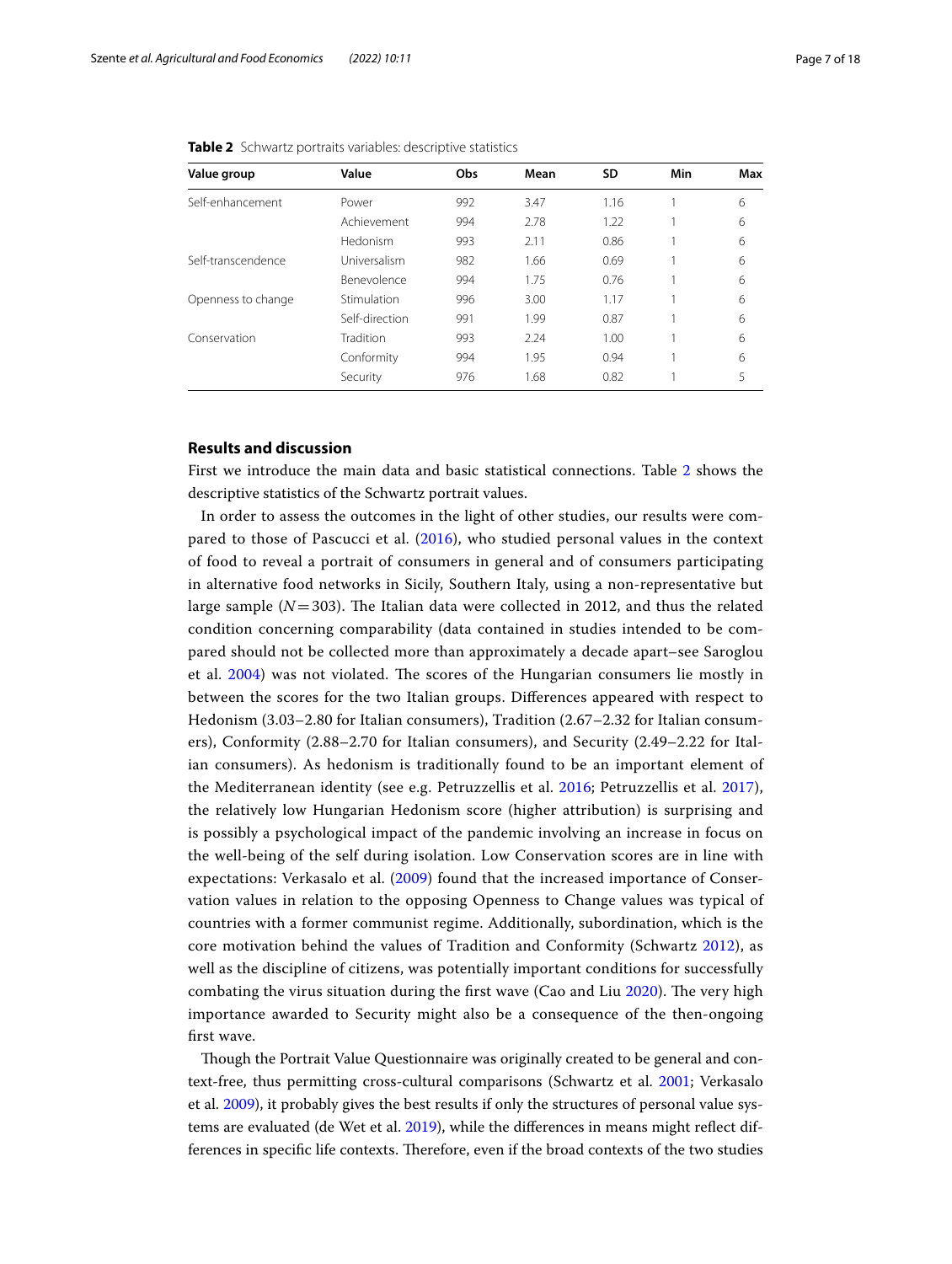<span id="page-7-0"></span>

| Table 3 Variables used for the COVID-related lifestyle segmentation of Hungarian consumers |  |
|--------------------------------------------------------------------------------------------|--|
|--------------------------------------------------------------------------------------------|--|

| Variable                                            | Min | Max | Obs | Mean <sup>1</sup>       | SD   | Obs | Mean <sup>1</sup> | SD   | t test (p value) |
|-----------------------------------------------------|-----|-----|-----|-------------------------|------|-----|-------------------|------|------------------|
|                                                     |     |     |     | <b>Pre-COVID scores</b> |      |     | Post-COVID scores |      |                  |
| Buying local food                                   |     |     | 993 | 2.96                    | 1.3  | 993 | 3.29              | 1.53 | 0.0100           |
| Cooking                                             |     |     | 995 | 2.08                    | 1.49 | 995 | 1.98              | 1.37 | 0.0000           |
| Eating convenience bakery<br>products for breakfast |     |     | 998 | 3.84                    | 2.01 | 993 | 4.49              | 2.07 | 0.0000           |
| Ordering lunch                                      |     |     | 998 | 5.91                    | 1.61 | 999 | 6.06              | 1.65 | 0.0000           |
| Ordering dinner                                     |     |     | 998 | 6.3                     | 1.26 | 999 | 6.39              | 1.26 | 0.0036           |
| Consuming soft drinks                               |     |     | 998 | 4.19                    | 2.32 | 998 | 4.32              | 2.38 | 0.0008           |
| Enjoying light training                             |     |     | 998 | 2.25                    | 1.59 | 998 | 2.46              | 1.83 | 0.0003           |
| Doing an intense workout                            |     |     | 997 | 4.68                    | 2.41 | 997 | 4.84              | 2.42 | 0.0076           |

<sup>1</sup> Lower values indicate higher frequency

("food") match, the interpretation we provide should be regarded with caution, especially as the Hungarian data were collected during a crisis. However, the higher attribution of Conservation and Self-enhancement values of Hungarian consumers in the midst of the COVID pandemic compared to those of the average Italian consumer, and the lower attribution of the opposing Openness to Change and Self-transcendence values, may be considered feasible. The relative position of Conservation has already been discussed, but further research is required to reveal whether the other diferences are general, or consequences of the pandemic.

Table [3](#page-7-0) shows the lifestyle-related variables and their descriptive statistics.

In most households, the individuals responsible for cooking (mostly women; EuroStat [2019](#page-15-18)) cook regularly, many times a week. Enjoying light training (such as having a walk, gardening, and going on outings) is also a frequent activity among Hungarians. However, doing intensive workouts regularly is much less typical; not only the mean score but also the standard deviation is also relatively high, indicating a very uneven distribution for this parameter. This is in line with expectations: according to Rurik et al.  $(2014)$  $(2014)$  $(2014)$ , obesity is considered a public health threat in Hungary. Similarly to the fndings of Fricz Szegedyné et al. [\(2020\)](#page-16-30), local food appears to be quite popular; households buy local food products once a week on average. Tough access to local food is generally considered a component of obesity control (see e.g. Morland and Evenson [2009](#page-16-31); Spence et al. [2009](#page-17-17)), a systematic review by Cobb et al. [\(2015](#page-15-19)) found limited evidence for this association. Buying food for lunch or dinner that was prepared by someone else is very rare among Hungarians in general, possibly due to fnancial considerations; similarly, eating out is not a form of socialization that is as common as among, for example, Spanish consumers (Romeo-Arroyo et al. [2020](#page-16-26)). Regarding changes in food consumption and training habits after the outbreak of COVID, only the frequency of cooking increased as people spent more time at home following the restrictions on movement and increased use of the home office. With more frequent cooking, the originally low frequency of buying prepared food (ordering of lunch and dinner from restaurants or canteens) decreased further. The most remarkable decline was in the eating of convenience food for breakfast. Originally, the distribution of the frequency of this variable was quite uneven: 57% of the sample ate convenience bakery products for breakfast at least once a week before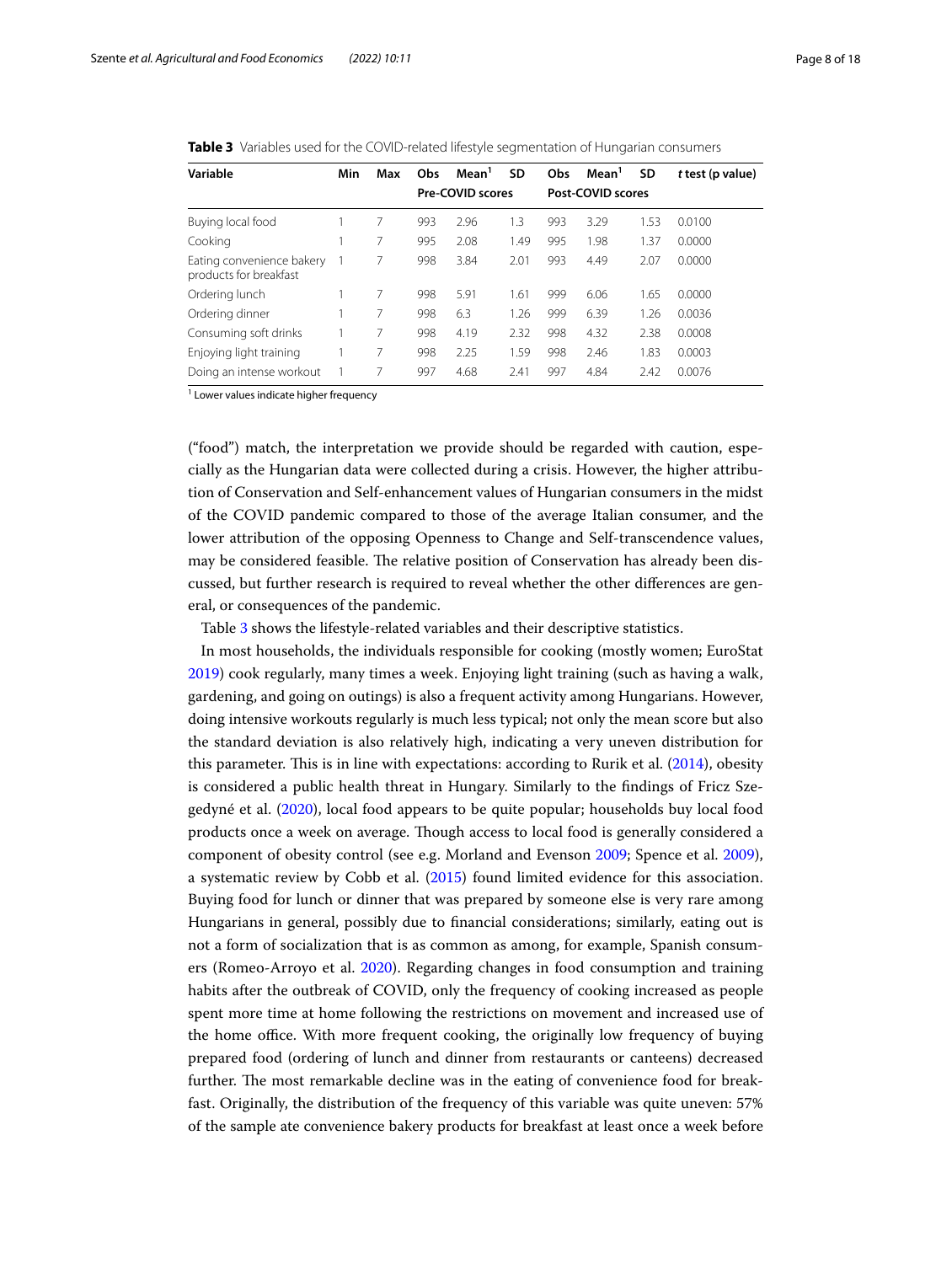the pandemic, while many never enjoyed a convenience breakfast. With many people staying at home, the frequency obviously declined.

The second biggest drop concerned buying local food. Due to the increase in isolation, the closure of many markets (or their limited availability following the introduction of the elderly-only time window), consumers had fewer opportunities to purchase food that involved direct contact with producers. Tough data were not collected about the size of purchases, it is theoretically possible that more items were purchased per occasion. However, Benedek et al. ([2020\)](#page-15-20) revealed that roughly 60% of Hungarian small-scale producers experienced economic losses, and thus overall sales volumes across Hungary appear to have declined, although interest in some specifc short food supply chains (such as consumer purchase groups and box schemes) increased sharply (Nemes et al. [2020](#page-16-32)). According to Authors (under review), the boom in these fourishing short food supply chains involved only a limited number of producers who mostly operated at specifc, favorable locations (such as in the vicinity of big cities).

Identifying changes in these diferent habits was the core reason for the following clustering exercise. According to the Calinski–Harabasz pseudo-*F* index, a defnition of three clusters was the optimal solution. Table [4](#page-8-0) shows the lifestyle profles of the clusters.

The most populous cluster defines what we call "Business-as-usual (BAU) people" (68.3%). These individuals maintained most of their routines at a similar frequency as before the outbreak of COVID. The frequency of buying local food decreased the least among them. Furthermore, there is not a big diference in the habit of ordering meals, implying that they can be a steady target group for restaurants. Moreover, it was this group (and only this one) that increased the frequency of training activities, be this light exercise or (especially) intense workouts.

People in the next most populated cluster (20.3%), called "Inactive savers", reduced all the activities that include spending covered by the survey. They bought local food less frequently and bought prepared food (and soft drinks) less often. The frequency of doing intense workouts also declined for this group. The reduction of activity related to food purchases was not accompanied by a signifcant increase in the frequency of cooking. As practically none of the activities increased in frequency, it is

| <b>Activity</b>                                     | <b>Business-as-</b><br>usual people | <b>Inactive savers</b> | Couch potatoes | Kruskal-<br>Wallis (p<br>value) |
|-----------------------------------------------------|-------------------------------------|------------------------|----------------|---------------------------------|
| Buying local food                                   | $-0.19$                             | $-0.65$                | $-0.50$        | 0.0001                          |
| Cooking                                             | 0.03                                | 0.01                   | 0.52           | 0.0264                          |
| Eating convenience bakery<br>products for breakfast | 0.03                                | $-3.53$                | 0.34           | 0.0001                          |
| Ordering lunch                                      | $-0.07$                             | $-0.63$                | 0.14           | 0.0001                          |
| Ordering dinner                                     | $-0.04$                             | $-0.31$                | $-0.04$        | 0.0123                          |
| Consuming soft drinks                               | $-0.05$                             | $-0.27$                | $-0.30$        | 0.0533                          |
| Enjoying light training                             | 0.10                                | $-0.02$                | $-2.31$        | 0.0001                          |
| Doing an intense workout                            | 0.22                                | $-0.29$                | $-2.12$        | 0.0001                          |
| N                                                   | 664                                 | 197                    | 111            |                                 |

#### <span id="page-8-0"></span>**Table 4** Change in activity by cluster  $(N=972)$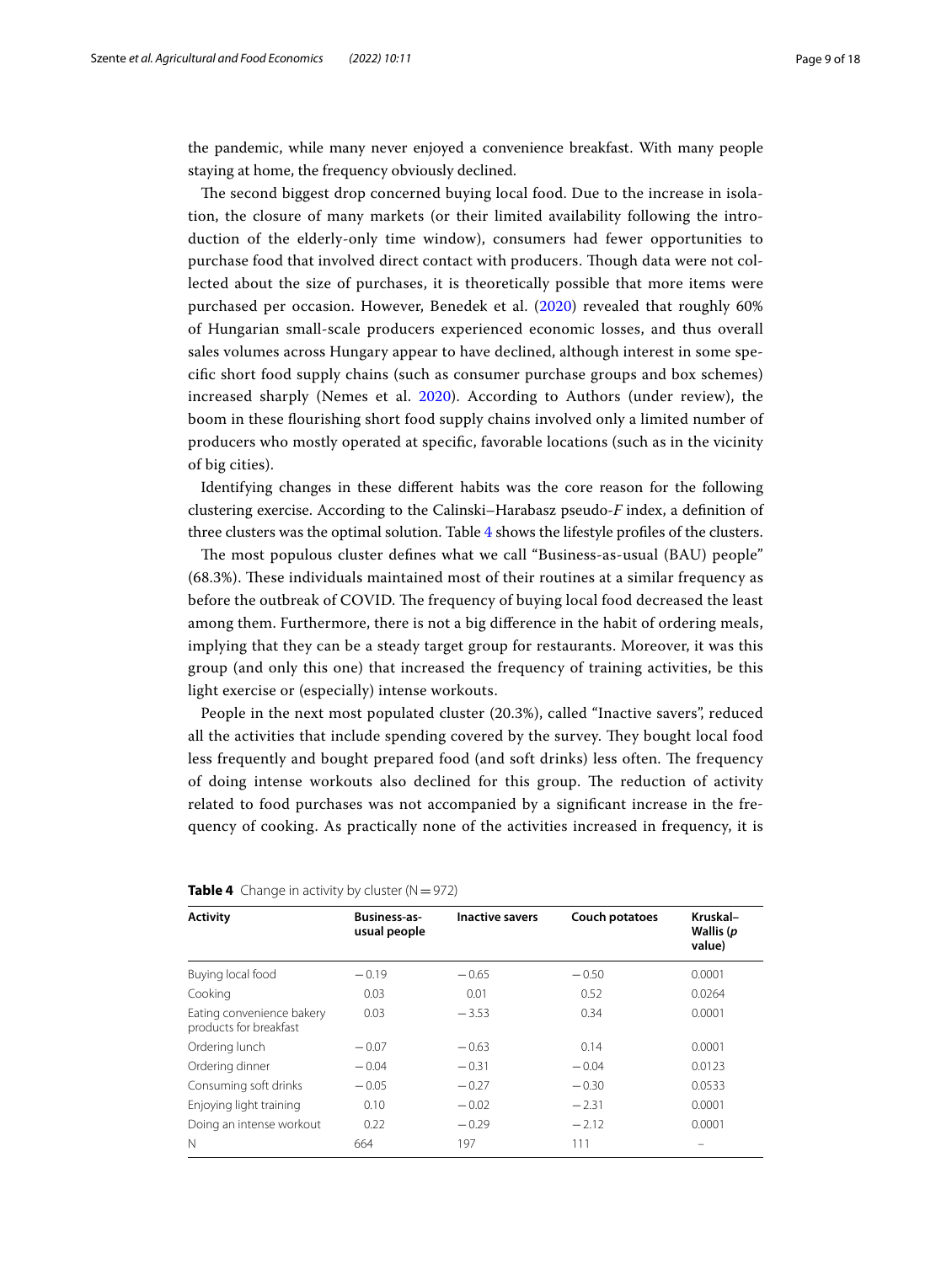## <span id="page-9-0"></span>**Table 5** Socio-economic profiles by cluster (only significant differences are shown)

| Variable                | <b>BAU</b> people | Inactive savers | Couch potatoes | Kruskal-<br>Wallis (p<br>value) |
|-------------------------|-------------------|-----------------|----------------|---------------------------------|
| Education               | 2.66              | 2.94            | 2.94           | 0.0005                          |
| Dwelling size (m2)      | 88.37             | 92.40           | 84.64          | 0.0777                          |
| Per capita income (HUF) | 80.265            | 99.437          | 103,367        | 0.0482                          |

<span id="page-9-1"></span>**Table 6** Schwartz portraits profiles by cluster (only significant differences are shown)

| Value group           | Value            | <b>BAU people</b> Inactive | savers | Couch<br>potatoes | Kruskal-<br>Wallis (p<br>value) | <b>Definition</b><br>of value<br>construct <sup>1</sup>                                             |
|-----------------------|------------------|----------------------------|--------|-------------------|---------------------------------|-----------------------------------------------------------------------------------------------------|
| Self-enhance-<br>ment | Power            | 3.49                       | 3.63   | 3.02              | 0.0002                          | "Social status<br>and prestige,<br>control or<br>dominance over<br>people and<br>resources."        |
|                       | Achievement 2.81 |                            | 2.82   | 2.38              | 0.0025                          | "Personal suc-<br>cess through<br>demonstrating<br>competence<br>according to<br>social standards." |
|                       | Hedonism         | 2.11                       | 2.26   | 1.91              | 0.0052                          | "Pleasure and<br>sensuous<br>gratification for<br>oneself."                                         |
| Openness to<br>change | Stimulation      | 3.01                       | 3.18   | 2.60              | 0.0001                          | "Excitement,<br>novelty, and<br>challenge in life."                                                 |

<sup>[1](#page-5-0)</sup> Definitions taken from Schwartz et al. (2012), Table 1, p. 521

<sup>2</sup> lower values indicate higher acceptance

challenging to evaluate the lifestyles and interests of members of this group during COVID, and and hence they were described as inactive people.

Members of the third and smallest cluster (11.4%), "Couch potatoes", decreased their rate of physical exercise signifcantly. Unlike "inactive savers", they cooked more often, and usually ate more convenience bakery products and ordered from restaurants. Accordingly, and also due to the decline in working out, this group is most likely to encounter health problems and an increase in body weight (as in Sánchez-Sánchez et al. [2020](#page-17-14); Vancini et al. [2020\)](#page-17-15).

While the socio-economic and value-based variables were not involved in the clustering exercise, they were used to validate the results of the clustering, permitting further diferentiation between clusters. Table [5](#page-9-0) displays cluster diferences in socioeconomic terms.

"BAU people" appeared to have the lowest level of education, and the lowest per capita income. The variables were associated with the highest values in the case of the "Couch potatoes", who tended to live in the smallest dwellings. "Inactive savers", who were also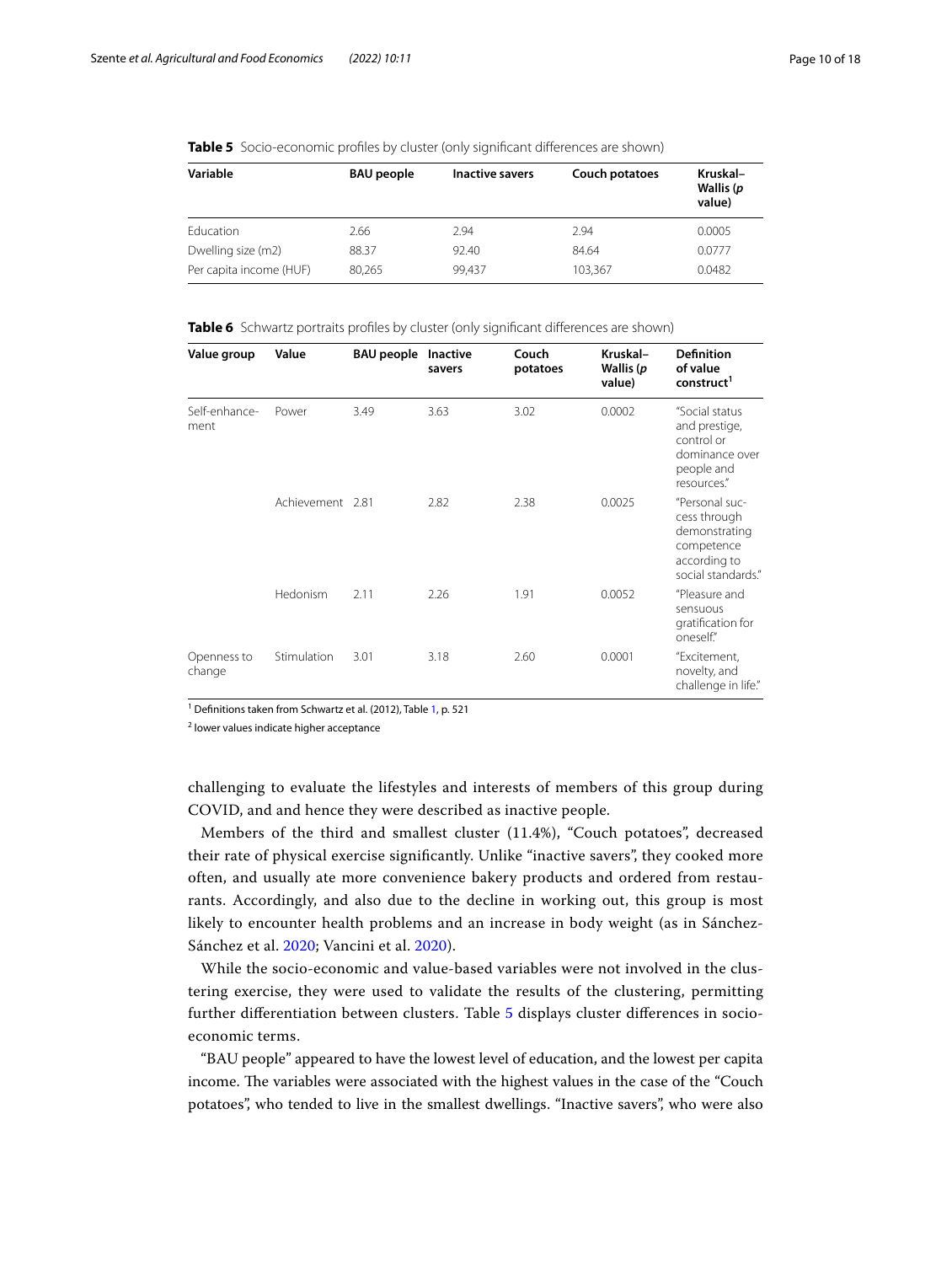characterized by a higher level of education, lived in the biggest dwellings. Table [6](#page-9-1) shows the value-related diferences that were signifcant.

The most remarkable differences appeared in the Self-enhancement value construct and, partly, in the Openness to Change value group, and always in relation to Inactive Savers (highest scores, lowest attributions) and "Couch potatoes" (lowest scores, highest attributions). The profile of "Couch potatoes" may be described as follows. In comparison to the sample average (depicted in Table [1](#page-5-0)) their scores indicate that they are active—indeed, proactive—people who are used to taking control of their lives. Unlike "BAU people", they did not maintain pre-COVID routines as much as possible, but adapted to and took advantage of the situation while achieving gratification. Thus, they can be characterized as positive thinkers who look for and accept challenges. Such a profle is very diferent to the idea of a "real", lazy couch potato, despite the apparent lifestyle characteristics, thus an alternative name, "Stay-at-home Businesspeople", is suggested to account for their higher level of education and income. These individuals are more likely to be white-collar workers who in the specifc COVID-related situation were able to work from home, but the increase in isolation created more "home-care" (and child-care) tasks for them, thus they had no time (or proper equipment, space, etc.) to do physical exercise, although they possibly desired a healthier lifestyle. Tus, a new market gap seems to have emerged for efficient time management instruments (from organizers to quick-to-prepare recipes), and guidance regarding how to reengage with physical exercise.

The other extreme is that of "Inactive savers". Also highly educated people, these individuals place less importance on status, power, achievement, and challenges. The former characteristics are contradictory; these individuals may have been negatively psychologically influenced by COVID-related conditions. They also seem to have stayed at home, based on the decrease in the frequency of activities related to eating and working out. Tis group seems to be most in need of psychological support to maintain their emotional and mental health, while their sedentary lifestyles appear to be accompanied by a decrease in food intake, thus this group will possibly be less prone to the negative impacts of obesity.

The lower level of education of "BAU people" indicates that they are more likely to be engaged in manual work that cannot be done from home. As they continued to go leave home, the maintenance of their daily routines is not surprising. In terms of values, they are more similar to Inactive Savers, thus they are not considered to be enterprising.

The contradictions revealed by the clash of observed lifestyle characteristics and value profles indicate that—especially in such a crisis situation—analysis of only one aspect of life can be easily misleading. Although enhancing lifestyle-related messages might be an important means of helping individuals cope with difficulties—as proposed by e.g. Al-Musharaf [\(2020](#page-15-13)), Romero-Blanco et al. ([2020](#page-16-8)), Vancini et al. ([2020\)](#page-17-15) and others, in accordance with Antunes et al. [\(2020\)](#page-15-14), we suggest that this might not be enough to achieve desired goals. Accordingly, psychological dimensions and other factors (such as age, gender, and family status) should also be taken into account when messages are targeted, especially concerning mental health.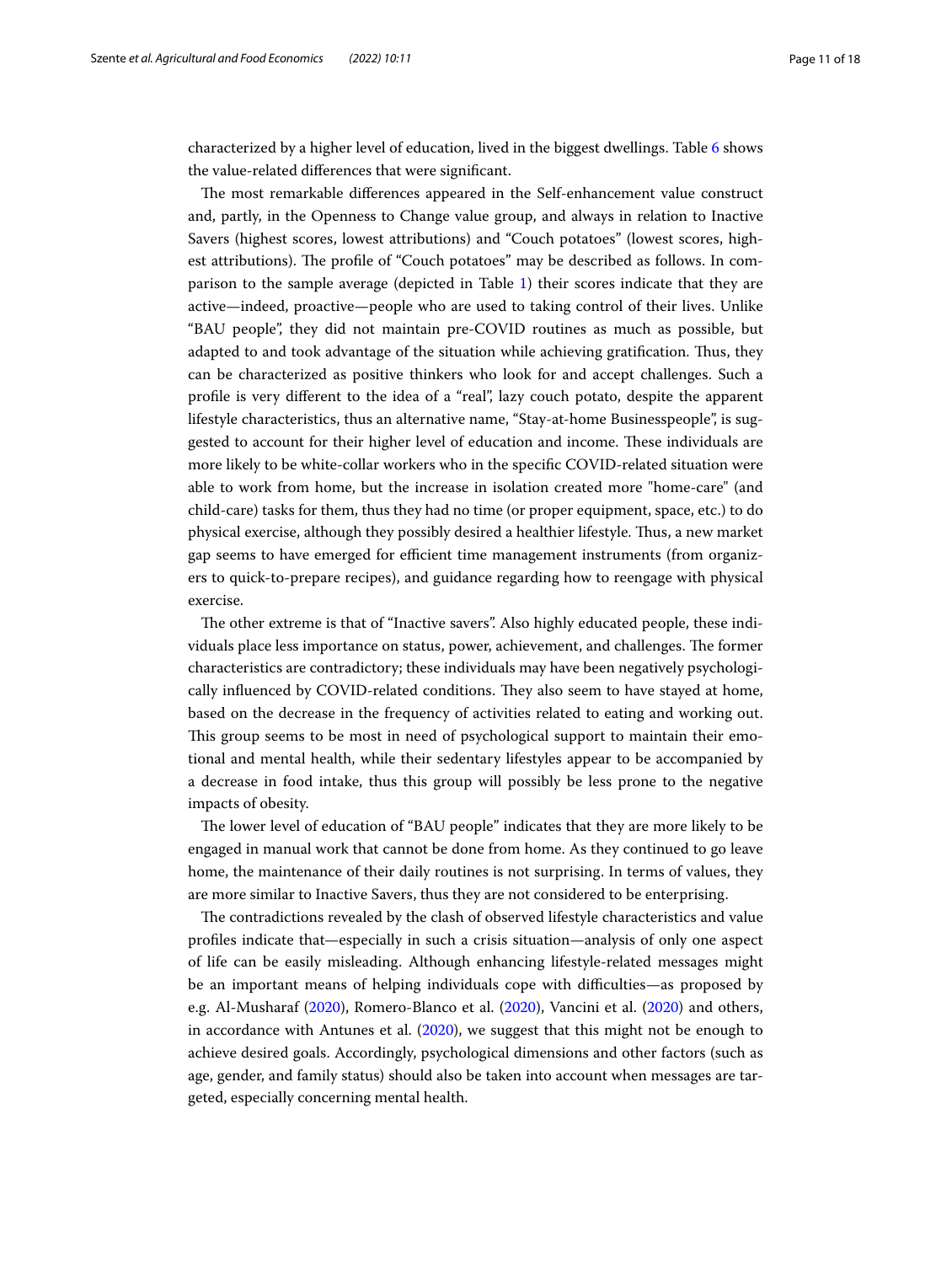| <b>Schwartz values</b> | <b>Inactive savers</b> | Couch potatoes |
|------------------------|------------------------|----------------|
| Power                  | $0.194*$               | $0.276**$      |
|                        | (0.117)                | (0.135)        |
| Achievement            | $0.206*$               | 0.096          |
|                        | (0.124)                | (0.140)        |
| Hedonism               | 0.161                  | $0.313*$       |
|                        | (0.170)                | (0.190)        |
| Stimulation            | $0.204*$               | $0.308**$      |
|                        | (0.120)                | (0.137)        |
| Self-direction         | 0.122                  | 0.124          |
|                        | (0.165)                | (0.185)        |
| Universalism           | $-0.259$               | $-0.241$       |
|                        | (0.200)                | (0.234)        |
| Benevolence            | $-0.273$               | $-0.231$       |
|                        | (0.178)                | (0.205)        |
| Tradition              | $-0.006$               | 0.014          |
|                        | (0.125)                | (0.146)        |
| Conformity             | 0.017                  | 0.032          |
|                        | (0.149)                | (0.171)        |
| Security               | $-0.136$               | $-0.240$       |
|                        | (0.151)                | (0.177)        |
| Constant               | 0.643                  | $-1.240**$     |
|                        | (0.468)                | (0.559)        |
| $\mathbb N$            | 914                    |                |
| Pseudo $R^2$           | 0.029                  |                |

<span id="page-11-0"></span>

Standard errors are in parentheses, \*\**p*<0.05, \**p*<0.1

The impact of values on cluster grouping was assessed through a multinomial logit model. Concerning the outcome variable, the reference group is represented by the BAU people. The estimation reinforces the results of cluster analysis. Regarding Schwartz values, the coefficients of Power, Achievement, Hedonism, and Stimulations are significant (Table [7](#page-11-0)).

The probability of being an inactive saver or couch potato increases significantly with valuing power and stimulation. Achievement is positively associated only with inactive savers, while hedonism is with couch potatoes.

## **Conclusions and suggestions**

During a prolonged crisis, such as that created by the coronavirus pandemic, maintaining community health is of the highest importance. Besides reducing the infection rate, the physical and mental health of individuals should be taken into account to avoid undesired impacts in the medium or long term. The aim of this paper was to analyse the impact of COVID-19 on the lifestyle-related choices of a representative sample of Hungarian consumers, also incorporating personal values. The widely used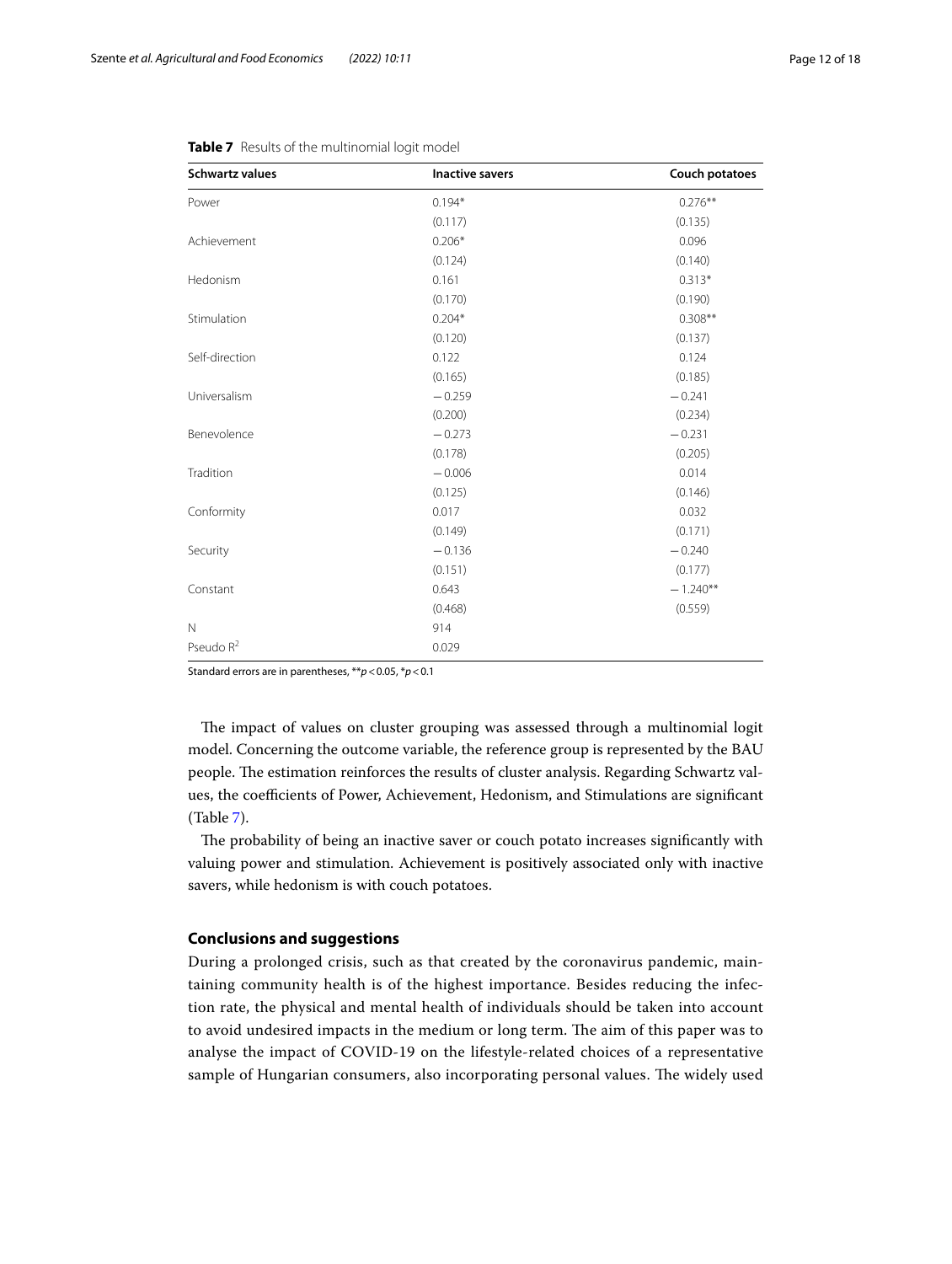21-element Schwartz Portrait Value Questionnaire (PVQ) that creates psychological portraits of individuals according to 10 value groups was used to classify personal sources of motivation.

Our estimations identify three clusters. The most populous cluster, "Business-asusual people", describes those who could not stay at home, possibly due to the nature of their work (e.g. manual work). Tese individuals typically maintained their daily routines. The other two clusters were characterized by higher levels of education, but their coping strategies difered in terms of changes in lifestyles and values, while their sources of motivation were also dissimilar. "Inactive savers" were apparently stuck at home; the frequency of local food purchases as well as eating out and working out declined among them, while the PVQ revealed a decrease in proactivity that is surprising for people of their social status. Tis segment might be in need of psychological support to cope with the stressful situation. Analysis of the value portrait of the third cluster, in which individuals appeared to be "Couch Potatoes" at frst sight based on their COVID-induced lifestyles, indicated that they are not couch potatoes at all, but on the contrary, active and proactive "Stay-at-home Businesspeople" who might beneft from guidance about how to manage the increase in their housekeeping and childcare load, and how to dial up their level of physical exercise to their previous level in a home environment.

To summarize, the clusters we identifed would beneft from entirely diferent approaches concerning disease prevention. In terms of desirable community health outcomes, psychological and other factors should be taken into account, besides purely lifestyle nudges.

The strengths of this piece of work include its representativeness, and the application of the PVQ approach that makes the results comparable and generalizable. On the other hand, further research is needed to reveal the extent to which comparability is reduced by potentially altered perceptions and values in a crisis situation. Another limitation is that the frequencies of specifc activities are self-reported, and our survey questions are clearly not appropriate for evaluating the physical (or mental) health of respondents. Nonetheless, our work is among the frst studies to attempt an analysis of the personal values of individuals in this unprecedented situation.

The results are valuable from academic and practical perspectives, too. The change in personal values as a result of an unexpected lockdown situation has been documented. The different demands in the consumer segments have been highlighted, which might help manufacturers, traders and the stakeholders of the restaurants, canteens in planning their promotions, as well as the design of government precaution campaigns.

# **Appendix**

Tables [8](#page-13-0) and [9.](#page-14-0)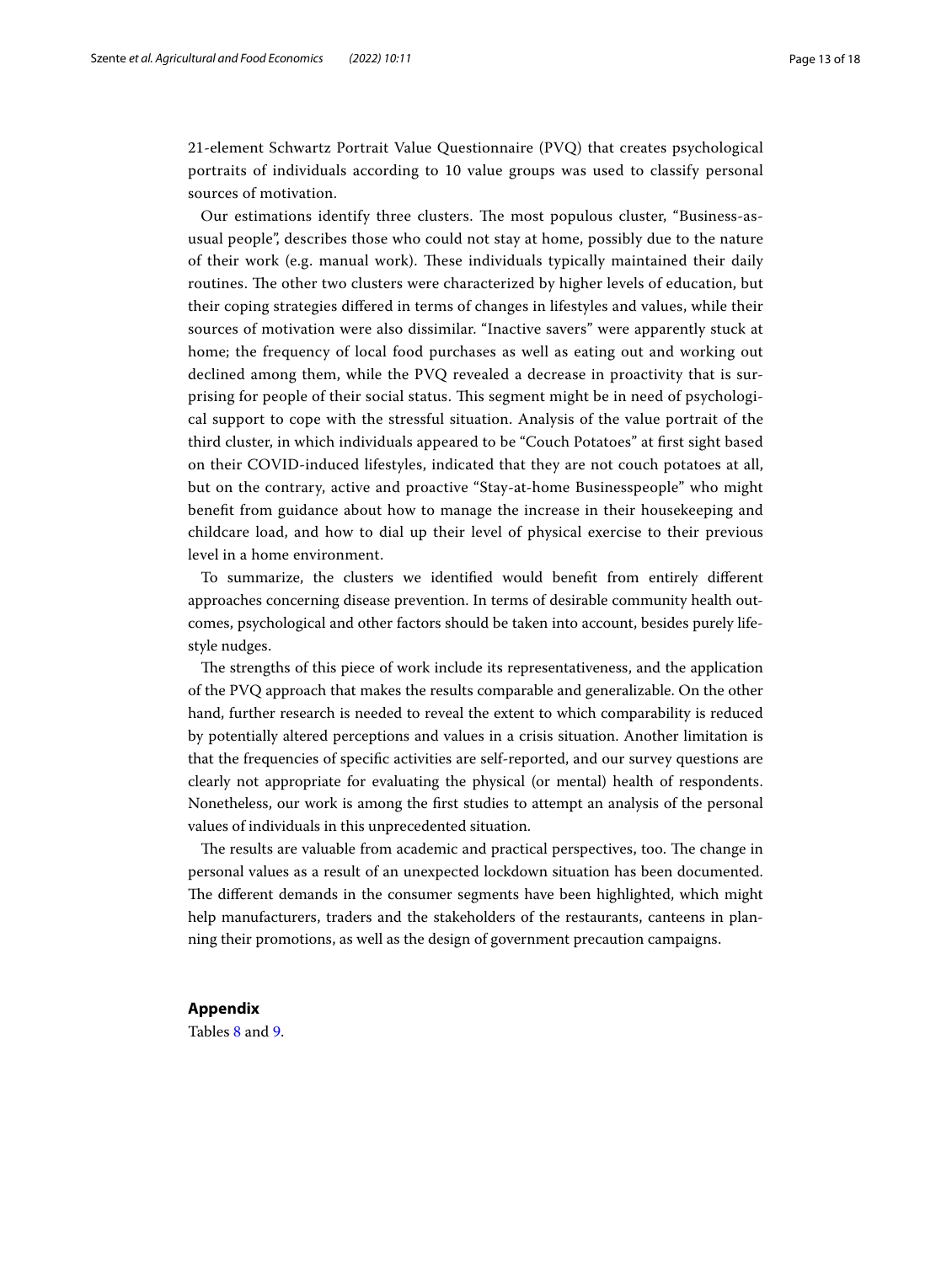<span id="page-13-0"></span>**Table 8** Motivations (goals) of humans behind their values, and dimensions thereof. *Source*: adaptation based on Schwartz and Boehnke [2004;](#page-17-18) Giménez and Tamajón [2019](#page-16-15)

| No           | <b>Schwartz Values Motivation</b> |                                                                                                                                                                                                                                            | <b>Dimensions</b>  | <b>Motivation</b>                                                                                                                                                                                                |
|--------------|-----------------------------------|--------------------------------------------------------------------------------------------------------------------------------------------------------------------------------------------------------------------------------------------|--------------------|------------------------------------------------------------------------------------------------------------------------------------------------------------------------------------------------------------------|
| $\mathbf{1}$ | Self-direction                    | Independent thought and<br>action-centered, creativity,<br>exploration (creativity, free-<br>dom, independence, choosing<br>one's own goals, curiosity)                                                                                    | Openness to change | Controlling one's own impulses<br>and behaviour, according to<br>social norms and expectations                                                                                                                   |
| 2            | Stimulation                       | Excitement, novelty and<br>challenge in life (daringness,<br>variety and excitement in life)                                                                                                                                               |                    |                                                                                                                                                                                                                  |
| 3            | Hedonism                          | Pleasure or sensuous gratifica-<br>tion for oneself (pleasure,<br>enjoying life, self-indulgence)                                                                                                                                          | Self-enhancement   | Promoting self-interest at the<br>expense of others, Emphasis<br>on personal success and domi-<br>nance over others                                                                                              |
| 4            | Achievement                       | Personal success through<br>demonstrating competence<br>according to social standards<br>(ambition, success, capability,<br>influence)                                                                                                     |                    |                                                                                                                                                                                                                  |
| 5            | Power                             | Social status and prestige, con-<br>trol or dominance over people<br>and resources (authority, social<br>power, wealth, preserving<br>public image)                                                                                        |                    |                                                                                                                                                                                                                  |
| 6            | Security                          | Safety, harmony, and stability<br>of society, of relationships, and<br>of self (family security, national<br>security, social order, cleanli-<br>ness, reciprocation of favors)                                                            | Conservation       | Maintaining stability and secu-<br>rity in relations with one's sur-<br>roundings, with the emphasis<br>on subservient self-repression,<br>preservation of traditional prac-<br>tices, and emphasis on stability |
| 7            | Conformity                        | Restraining from action, incli-<br>nations, and impulses likely<br>to upset or harm others and<br>violate social expectations or<br>norms (self-discipline, polite-<br>ness, honoring parents and<br>elders, obedience)                    |                    |                                                                                                                                                                                                                  |
| 8            | Tradition                         | Respect, commitment, and<br>acceptance of the customs<br>and ideas that traditional<br>culture or religion provide<br>(devotion, respect for tradition,<br>humbleness, moderation)                                                         |                    |                                                                                                                                                                                                                  |
| 9            | Benevolence                       | Preservation and enhance-<br>ment of the welfare of people<br>with whom one is in frequent<br>personal contact (helpfulness,<br>honesty, forgiveness, loyalty,<br>responsibility)                                                          | Self-transcendence | Promoting the wellbeing of<br>society and nature above one's<br>own interests, highlighting the<br>acceptance of others as equals,<br>as well as a concern for their<br>wellbeing                                |
| 10           | Universalism                      | Understanding, appreciation,<br>tolerance, and protection for<br>the welfare of all people and<br>for nature (equality, social<br>justice, wisdom, broadminded,<br>protecting the environment,<br>unity with nature, a world of<br>beauty) |                    |                                                                                                                                                                                                                  |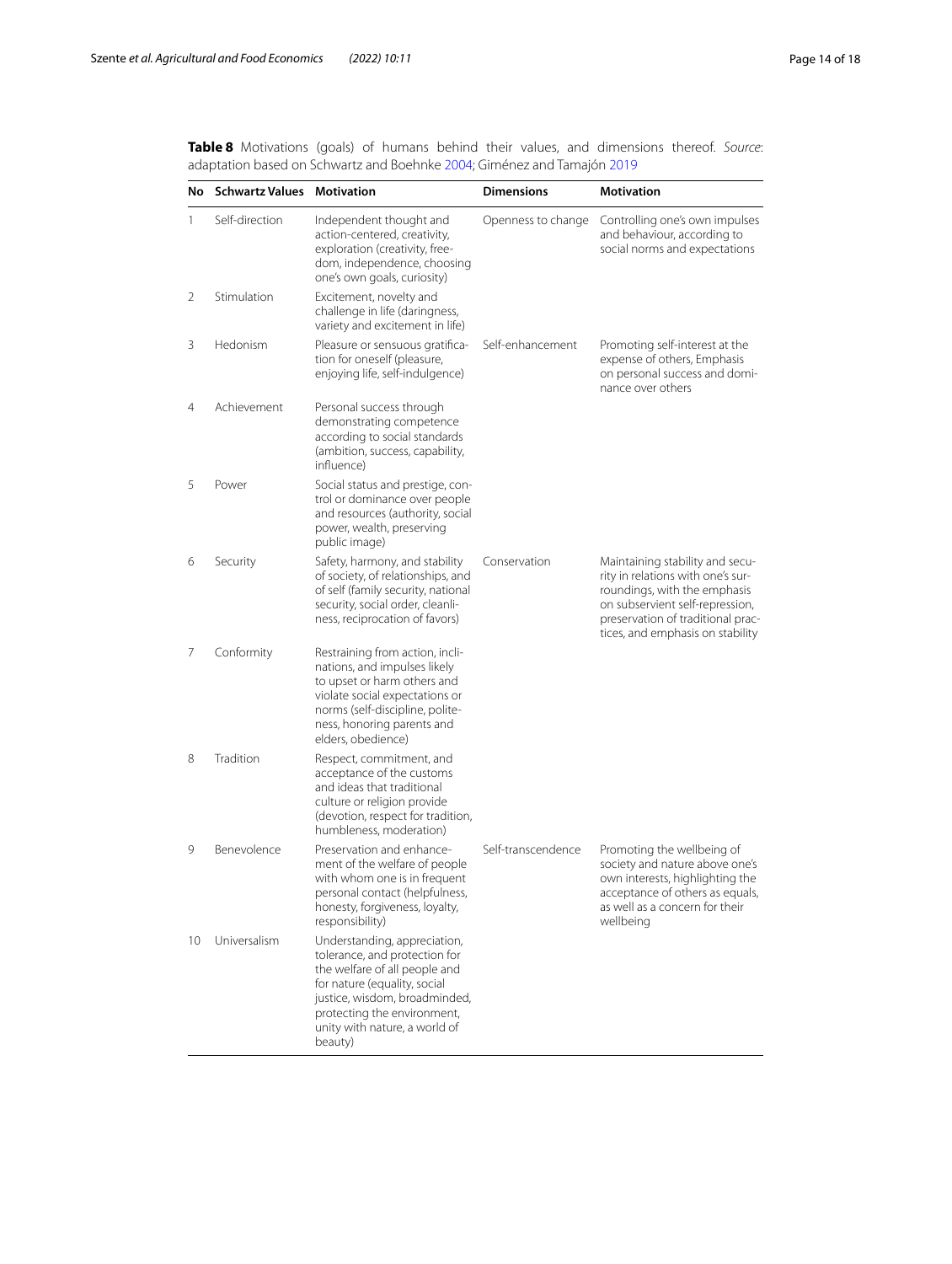<span id="page-14-0"></span>

| Description of people <sup>1</sup>                                                                                                                                | Obs  | Mean SD |          | Min <sup>2</sup>         | Max |
|-------------------------------------------------------------------------------------------------------------------------------------------------------------------|------|---------|----------|--------------------------|-----|
| Thinking up new ideas and being creative is important to him/her. He/she<br>likes to do things in his/her own original way                                        | 994  | 2.21    | 1.27     | $\mathbf{1}$             | 6   |
| It is important to him/her to be rich. He/she wants to have a lot of money and<br>expensive things                                                                | 1000 | 4.04    | 1.44     | $\overline{1}$           | 6   |
| He/she thinks it is important that every person in the world should be treated<br>equally. He/she believes everyone should have equal opportunities in life       | 987  | 1.74    | 1.13     | $\overline{1}$           | 6   |
| It is important to him show his/her abilities. He/she wants people to admire<br>what he/she does                                                                  | 998  | 2.70    | 1.44     | $\overline{1}$           | 6   |
| It is important to him/her to live in secure surroundings. He avoids anything<br>that might endanger his/her safety                                               | 999  | 1.61    | 0.93     | $\overline{1}$           | 6   |
| He/she likes surprises and is always looking for new things to do. He/she<br>thinks it is important to do lots of different things in life                        | 999  | 2.34    | 1.29     | $\overline{\phantom{0}}$ | 6   |
| He/she believes that people should do what they're told. He/she thinks peo-<br>ple should follow rules at all times, even when no one is watching                 | 997  | 1.84    | 1.07     | $\overline{\phantom{0}}$ | 6   |
| It is important to him/her to listen to people who are different from him/<br>her. Even when he/she disagrees with them. he/she still wants to understand<br>them | 997  | 1.94    | 1.07     | $\overline{1}$           | 6   |
| It is important to him/her to be humble and modest. He/she tries not to draw<br>attention to him/herself                                                          | 997  | 2.28    | 1.21     | $\overline{1}$           | 6   |
| Having a good time is important to him/her. He/she likes to "spoil" him/herself                                                                                   | 997  | 2.40    | 1.20     | $\mathbf{1}$             | 6   |
| It is important to him/her to make his/her own decision about what he/she<br>does. He/she likes to be free and not depend on others                               | 997  | 1.78    | 0.97     | $\overline{1}$           | 6   |
| It is very important to him/her to help the people around him/her. He/she<br>wants to care for their well-being                                                   | 997  | 1.83    | 0.96     | $\overline{\phantom{0}}$ | 6   |
| Being very successful is important to him/her. He/she hopes people will<br>recognise his/her achievements                                                         | 995  | 2.86    | 1.35     | $\overline{1}$           | 6   |
| It is important to him/her that the government ensures his/her safety against<br>all threats. He/she wants the state to be strong so it can defend its citizens   | 977  | 1.74    | 1.09     | $\overline{1}$           | 6   |
| He/she looks for adventures and likes to take risks. He/she wants to have an<br>exciting life                                                                     | 996  | 3.66    | $1.56$ 1 |                          | 6   |
| It is important to him/her always to behave properly. He/she wants to avoid<br>doing anything people would say is wrong                                           | 995  | 2.06    | 1.18     | $\overline{1}$           | 6   |
| It is important to him/her to get respect from others. He/she wants people to<br>do what he/she says                                                              | 992  | 2.91    | 1.45     | $\overline{1}$           | 6   |
| It is important to him/her to be loyal to his/her friends. He/she wants to<br>devote him/herself to people close to him/her                                       | 995  | 1.56    | 0.87     | $\overline{1}$           | 6   |
| He/she strongly believes that people should care for nature. Looking after the<br>environment is important to him/her                                             | 995  | 1.41    | 0.73     | $\overline{1}$           | 6   |
| Tradition is important to him/her. He/she tries to follow the customs handed<br>down by his religion or his/her family                                            | 994  | 2.20    | 1.30     | $\overline{1}$           | 6   |
| He/she seeks every chance he/she can to have fun. It is important to him/her<br>to do things that give him/her pleasure                                           | 994  | 1.82    | 0.91     | $\overline{1}$           | 6   |

<sup>1</sup> *Source*: Pascucci et al. [2016](#page-16-27), p. 12

 $^2$ The interpretation of the Likert scale: 1:Very much like me, 2: Like me, 3: Some-what like me, 4: A Little like me, 5: Not like me, 6: Not like me at all

#### **Acknowledgements**

The language-related contribution of Simon Milton is gratefully acknowledged.

#### **Authors' contributions**

All authors contributed to the study conception and design. All authors took part in material preparation, developing of questionnaire and data analysis. The frst draft of the manuscript was written by Viktória Szente and Zsófa Benedek, and all authors commented on previous versions of the manuscript. All authors read and approved the fnal manuscript.

#### **Funding**

Open access funding provided by Hungarian University of Agriculture and Life Sciences. Support from the Hungarian National Research, Development and Innovation Fund (grant no. 130485 "The costs and benefts of local foods") is gratefully acknowledged.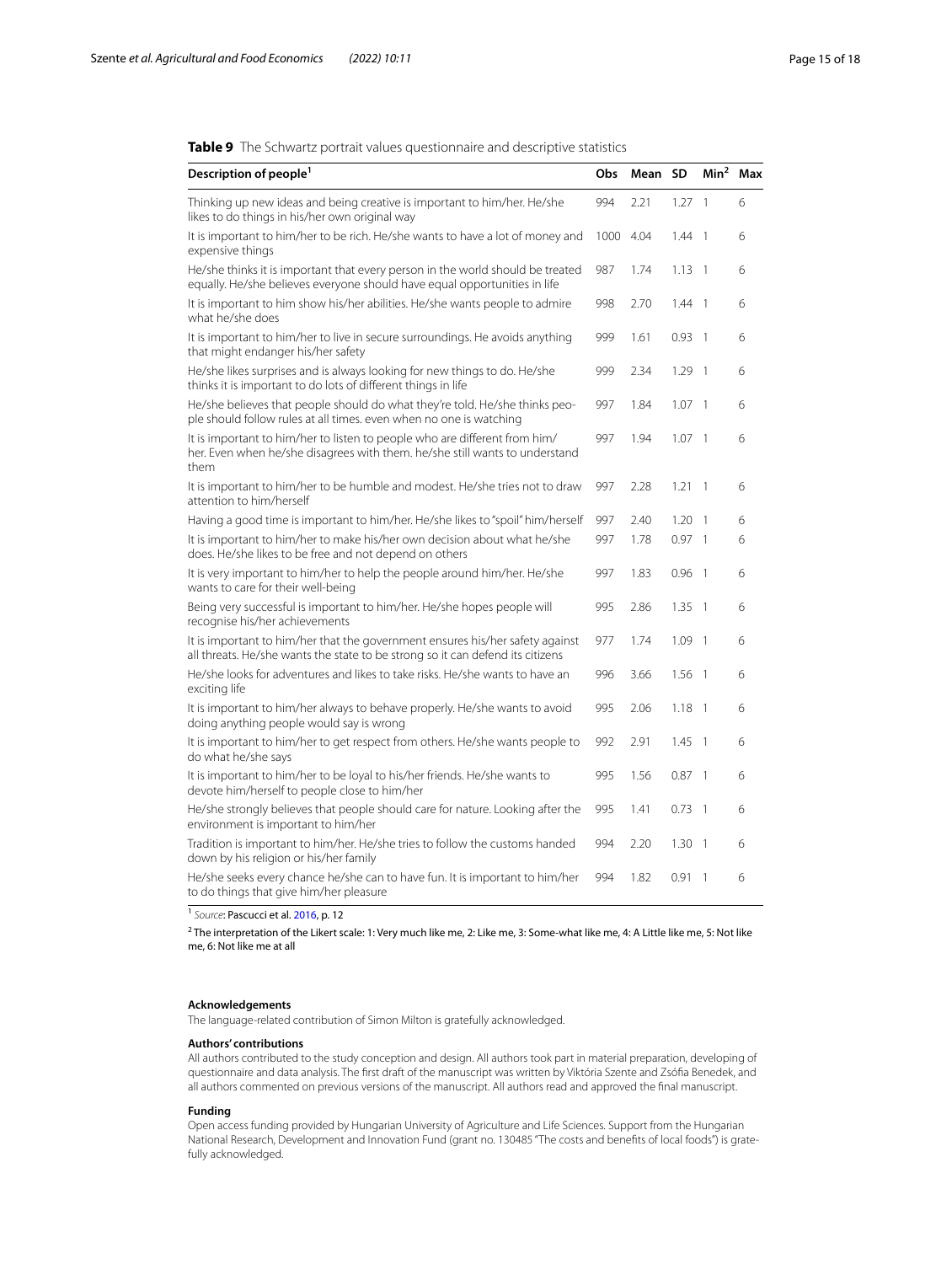#### **Availability of data and materials**

The data sets used and/or analysed during the current study are available from the corresponding author on reasonable request.

#### **Declarations**

#### **Competing interests**

They authors declare no competing interest.

#### **Author details**

<sup>1</sup> Hungarian University of Agriculture and Life Sciences, Kaposvár 7400, Hungary. <sup>2</sup>Centre for Economic and Regional Studies, Budapest 1097, Hungary. <sup>3</sup>John von Neumann University, Hungarian National Bank—Research Center, Kecskemét 6000, Hungary.

Received: 29 April 2021 Revised: 27 January 2022 Accepted: 15 March 2022 Published online: 31 March 2022

#### **References**

- <span id="page-15-13"></span>Al-Musharaf S (2020) Prevalence and predictors of emotional eating among healthy young Saudi women during the COVID-19 pandemic. Nutrients 12(10):2923.<https://doi.org/10.3390/nu12102923>
- <span id="page-15-14"></span>Antunes R, Frontini R, Amaro N, Salvador R, Matos R, Morouço P, Rebelo-Gonçalves R (2020) Exploring lifestyle habits, physical activity, anxiety and basic psychological needs in a sample of Portuguese adults during COVID-19. Int J Environ Res Public Health 17(12):4360.<https://doi.org/10.3390/ijerph17124360>
- <span id="page-15-11"></span>Askegaard S, Brunsø K (1999) Food-related life styles in Singapore: preliminary testing of a Western European research instrument in Southeast Asia. J Euromark 7(4):65–86. [https://doi.org/10.1300/J037v07n04\\_04](https://doi.org/10.1300/J037v07n04_04)
- <span id="page-15-10"></span>Bardi A, Schwartz SH (2003) Values and behavior: strength and structure of relations. Pers Soc Psychol Bull 29(10):1207–1220.<https://doi.org/10.1177/0146167203254602>
- <span id="page-15-3"></span>Barone MTU, Harnik SB, de Luca PV, de Souza Lima BL, Wieselberg RJP, Ngongo B, Pedrosa HC, Pimazoni-Netto A, Franco DR, Marinho de Souza MF (2020) The impact of COVID-19 on people with diabetes in Brazil. Diabetes Res Clin Pract 166:108304. <https://doi.org/10.1016/j.diabres.2020.108304>
- <span id="page-15-20"></span>Benedek Zs, Balogh PG, Baráth L, Fertő I, Lajos V, Orbán É, Nemes G (2020) The kings of the corona crisis: the impact of the outbreak of Covid-19 on small-scale producers in Hungary. EuroChoices 19(3):53–59. [https://doi.org/10.](https://doi.org/10.1111/1746-692X.12292) [1111/1746-692X.12292](https://doi.org/10.1111/1746-692X.12292)
- <span id="page-15-2"></span>Ben Hassen T, El Bilali H, Allahyari MS (2020) Impact of COVID-19 on food behavior and consumption in Qatar. Sustainability 12(17):6973. <https://doi.org/10.3390/su12176973>
- <span id="page-15-16"></span>Brida JG, Osti L, Barquet A (2010) Segmenting resident perceptions towards tourism—a cluster analysis with a multinomial logit model of a mountain community. Int J Tour Res 12(5):591–602. <https://doi.org/10.1002/jtr.778>
- <span id="page-15-12"></span>Brunsø K, Scholderer J, Grunert KG (2004) Testing relationships between values and food-related lifestyle: results from two European countries. Appetite 43(2):195–205. <https://doi.org/10.1016/j.appet.2004.05.001>
- <span id="page-15-15"></span>Caliński T, Harabasz J (1974) A dendrite method for cluster analysis. Commun Stat Theory Methods 3(1):1–27. [https://doi.](https://doi.org/10.1080/03610927408827101) [org/10.1080/03610927408827101](https://doi.org/10.1080/03610927408827101)
- <span id="page-15-8"></span>Cao C, Ning L, Liu L (2020) Do national cultures matter in the containment of COVID-19? Int J Sociol Soc Policy. [https://](https://doi.org/10.1108/IJSSP-07-2020-0334) [doi.org/10.1108/IJSSP-07-2020-0334](https://doi.org/10.1108/IJSSP-07-2020-0334)

<span id="page-15-7"></span>Cappelli A, Cini E (2020) Will the COVID-19 pandemic make us reconsider the relevance of short food supply chains and local productions? Trends Food Sci Technol 99:566. <https://doi.org/10.1016/j.tifs.2020.03.041>

- <span id="page-15-4"></span>Carroll N, Sadowski A, Laila A, Hruska V, Nixon M, Ma DWL, Haines J (2020) The impact of COVID-19 on health behavior, stress, fnancial and food security among middle to high income Canadian families with young children. Nutrients 12(8):2352.<https://doi.org/10.3390/nu12082352>
- <span id="page-15-0"></span>Chang HH, Meyerhoefer CD (2020) COVID-19 and the demand for online food shopping services: empirical evidence from Taiwan. Am J Agr Econ.<https://doi.org/10.3386/w27427>
- <span id="page-15-1"></span>Chtourou H, Trab Eelsi K, H'mida C, Boukhris O, Glenn JM, Brach M, Bentlage E, Bott N, Shephard RJ, Ammar A, (2020) Staying physically active during the quarantine and self-isolation period for controlling and mitigating the COVID-19 pandemic: a systematic overview of the literature. Front Psychol. <https://doi.org/10.3389/fpsyg.2020.01708>
- <span id="page-15-19"></span>Cobb LK, Appel LJ, Franco M, Jones-Smith JC, Nur A, Anderson CAM (2015) The relationship of the local food environment with obesity: a systematic review of methods, study quality, and results. Obesity 23(7):1331–1344. [https://doi.](https://doi.org/10.1002/oby.21118) [org/10.1002/oby.21118](https://doi.org/10.1002/oby.21118)
- <span id="page-15-17"></span>de Wet J, Wetzelhütter D, Bacher J (2019) Revisiting the trans-situationality of values in Schwartz's Portrait Values Questionnaire. Qual Quant 53(2):685–711.<https://doi.org/10.1007/s11135-018-0784-8>
- <span id="page-15-9"></span>Devos T, Spini D, Schwartz SH (2002) Conficts among human values and trust in institutions. Br J Soc Psychol 41(4):481– 494. <https://doi.org/10.1348/014466602321149849>
- <span id="page-15-5"></span>Di Renzo L, Gualtieri P, Cinelli G, Bigioni G, Soldati L, Attinà A, Bianco FF, Caparello G, Camodeca V, Carrano E (2020) Psychological aspects and eating habits during COVID-19 home confnement: results of EHLC-COVID-19 Italian online survey. Nutrients 12(7):2152.<https://doi.org/10.3390/nu12072152>
- <span id="page-15-6"></span>Elleby C, Domínguez IP, Adenauer M, Genovese G (2020) Impacts of the COVID-19 pandemic on the global agricultural markets. Environ Resource Econ 76(4):1067–1079.<https://doi.org/10.1007/s10640-020-00473-6>
- <span id="page-15-18"></span>EuroStat (2019) How do women and men use their time - statistics. [https://ec.europa.eu/eurostat/statistics-explained/](https://ec.europa.eu/eurostat/statistics-explained/index.php/How_do_women_and_men_use_their_time_-_statistics#Participation_of_women_higher_for_cleaning.2C_cooking.2C_laundry.2C_etc) [index.php/How\\_do\\_women\\_and\\_men\\_use\\_their\\_time\\_-\\_statistics#Participation\\_of\\_women\\_higher\\_for\\_clean](https://ec.europa.eu/eurostat/statistics-explained/index.php/How_do_women_and_men_use_their_time_-_statistics#Participation_of_women_higher_for_cleaning.2C_cooking.2C_laundry.2C_etc) [ing.2C\\_cooking.2C\\_laundry.2C\\_etc](https://ec.europa.eu/eurostat/statistics-explained/index.php/How_do_women_and_men_use_their_time_-_statistics#Participation_of_women_higher_for_cleaning.2C_cooking.2C_laundry.2C_etc)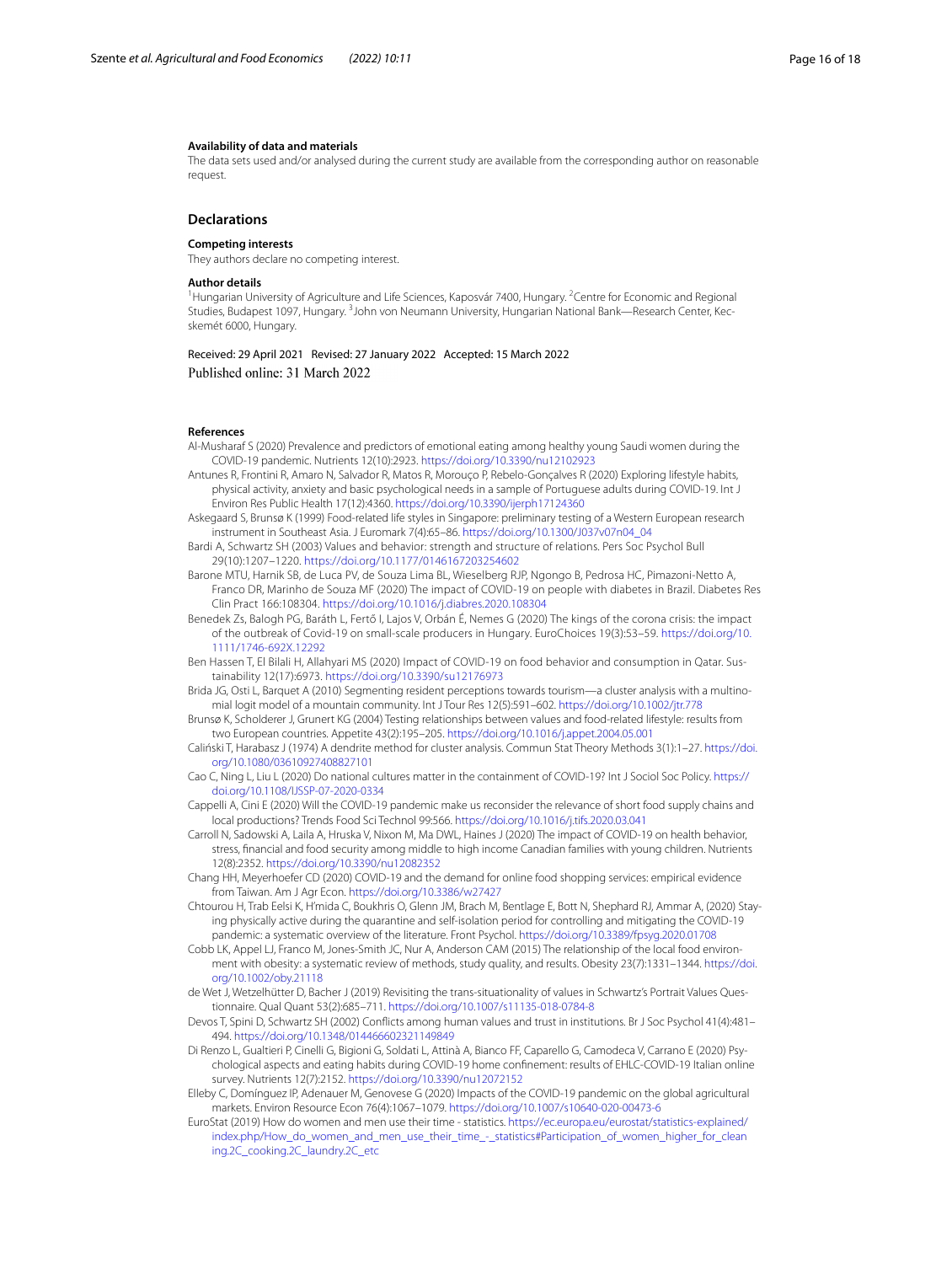<span id="page-16-30"></span>Fricz Szegedyné Á, Ittzés A, Ózsvári L, Szakos D, Gy K (2020) Consumer perception of local food products in Hungary. Br Food J 122(9):2965–2979. <https://doi.org/10.1108/BFJ-07-2019-0528>

<span id="page-16-15"></span>Giménez AC, Tamajón LG (2019) Analysis of the third-order structuring of Shalom Schwartz's theory of basic human values. Heliyon 5(6):e01797.<https://doi.org/10.1016/j.heliyon.2019.e01797>

<span id="page-16-7"></span>GWI Global Web Index (2020) Coronavirus Research, July 2020

<span id="page-16-3"></span>Hall G, Laddu DR, Phillips SA, Lavie CJ, Arena R (2020a) A tale of two pandemics: How will COVID-19 and global trends in physical inactivity and sedentary behavior affect one another? Prog Cardiovasc Dis. [https://doi.org/10.1016/j.pcad.](https://doi.org/10.1016/j.pcad.2020.04.005) [2020.04.005](https://doi.org/10.1016/j.pcad.2020.04.005)

<span id="page-16-4"></span>Hall MC, Prayag G, Fieger P, Dyason D (2020b) Beyond panic buying: consumption displacement and COVID-19. J Serv Manag.<https://doi.org/10.1108/JOSM-05-2020-0151>

- <span id="page-16-12"></span>Henry R (2020) Innovations in agriculture and food supply in response to the COVID-19 pandemic. Mol Plant 13(8):1095– 1097.<https://doi.org/10.1016/j.molp.2020.07.011>
- <span id="page-16-21"></span>Herrero Á, Pérez A, del Bosque IR (2014) Values and lifestyles in the adoption of new technologies applying VALS scale. Acad Mark Stud J 18(2):37–55

<span id="page-16-16"></span>Hinz A, Brähler E, Schmidt P, Albani C (2005) Investigating the circumplex structure of the Portrait Values Questionnaire (PVQ). J Individ Difer 26(4):185–193.<https://doi.org/10.1027/1614-0001.26.4.185>

- <span id="page-16-6"></span>Huszka P, Huszka PB, Lőre V (2020) Investigation of some connections between the coronavirus epidemic and "acquisition fever" in Győr (In Hungarian). Hung J Nutr Mark 7(1):89–101
- <span id="page-16-24"></span>Imas YV, Dutchak MV, Andrieieva OV, Kashuba VO, Kensytska IL, Sadovskyi OO (2018) Modern approaches to the problem of values' formation of students' healthy lifestyle in the course of physical training. Phys Educ Stud 22(4):182–189
- <span id="page-16-19"></span>Kahle LR, Beatty SE, Homer P (1986) Alternative measurement approaches to consumer values: the list of values (LOV) and values and life style (VALS). J Consum Res 13(3):405–409. <https://doi.org/10.1086/209079>
- <span id="page-16-25"></span>Kangasniemi AM, Lappalainen R, Kankaanpää A, Tolvanen A, Tammelin T (2015) Towards a physically more active lifestyle based on one's own values: the results of a randomized controlled trial among physically inactive adults. BMC Public Health 15(1):260.<https://doi.org/10.1186/s12889-015-1604-x>
- <span id="page-16-0"></span>Laguna L, Fiszman S, Puerta P, Chaya C, Tárrega A (2020) The impact of COVID-19 lockdown on food priorities. Results from a preliminary study using social media and an online survey with Spanish consumers. Food Qual Preference 86:104028.<https://doi.org/10.1016/j.foodqual.2020.104028>
- <span id="page-16-1"></span>Leone LA, Fleischhacker S, Anderson-Steeves B, Harper K, Winkler M, Racine E, Baquero B, Gittelsohn J (2020) Healthy food retail during the COVID-19 pandemic: challenges and future directions. Int J Environ Res Public Health 17(20):7397. <https://doi.org/10.3390/ijerph17207397>
- <span id="page-16-18"></span>Levy SJ (1999) Symbolism and life style. Brands, Consum Symb Res Sidney J Levy Mark. [https://doi.org/10.4135/97814](https://doi.org/10.4135/9781452231372.n20) [52231372.n20](https://doi.org/10.4135/9781452231372.n20)
- <span id="page-16-17"></span>Lusk JL, Brown J, Mark T, Proseku I, Thompson R, Welsh J (2006) Consumer behavior, public policy, and country-of-origin labeling. Rev Agric Econ 28(2):284–292. <https://doi.org/10.1111/j.1467-9353.2006.00288.x>

<span id="page-16-9"></span>Mattioli AV, Puviani MB (2020) Lifestyle at time of COVID-19: how could quarantine afect cardiovascular risk. Am J Lifestyle Med 14(3):240–242.<https://doi.org/10.1177/1559827620918808>

<span id="page-16-20"></span>McCarty JA, Shrum LJ (1993) A structural equation analysis of the relationships of personal values, attitudes and beliefs about recycling, and the recycling of solid waste products. ACR North American Advances.

<span id="page-16-31"></span>Morland KB, Evenson KR (2009) Obesity prevalence and the local food environment. Health Place 15(2):491–495. [https://](https://doi.org/10.1016/j.healthplace.2008.09.004) [doi.org/10.1016/j.healthplace.2008.09.004](https://doi.org/10.1016/j.healthplace.2008.09.004)

<span id="page-16-2"></span>Naja F, Hamadeh R (2020) Nutrition amid the COVID-19 pandemic: a multi-level framework for action. Eur J Clin Nutrit. <https://doi.org/10.1038/s41430-020-0634-3>

<span id="page-16-32"></span>Nemes G, Benedek Zs, Lajos V, Orbán É, Balogh PG (2020) Local food in the times of corona: the results of the covid-19 pandemics on local food systems (in Hungarian). Replika, 175–182

<span id="page-16-23"></span>Nijmeijer M, Worsley A, Astill B (2004) An exploration of the relationships between food lifestyle and vegetable consumption. Br Food J.<https://doi.org/10.1108/00070700410545728>

<span id="page-16-13"></span>Niles MT, Bertmann F, Morgan EH, Wentworth T, Biehl E, Nef R (2020) The impact of coronavirus on vermonters experiencing food insecurity

<span id="page-16-11"></span>OECD (2020) COVID-19 and the food and agriculture sector: issues and policy responses

<span id="page-16-27"></span>Pascucci S, Dentoni D, Lombardi A, Cembalo L (2016) Sharing values or sharing costs? Understanding consumer participation in alternative food networks. NJAS-Wageningen J Life Sci 78:47–60. <https://doi.org/10.1016/j.njas.2016.03.006>

<span id="page-16-10"></span>Peçanha T, Goessler KF, Roschel H, Gualano B (2020) Social isolation during the COVID-19 pandemic can increase physical inactivity and the global burden of cardiovascular disease. Am J Physiol Heart Circ Physiol 318(6):H1441–H1446. <https://doi.org/10.1152/ajpheart.00268.2020>

<span id="page-16-28"></span>Petruzzellis L, Samuel C (2016) Separate but together: mediterranean identity in three countries. J Consum Mark 33(1):9–19. <https://doi.org/10.1108/JCM-04-2015-1406>

<span id="page-16-29"></span>Petruzzellis L, Samuel C, C, Palumbo A, (2017) The MED scale: regional variation in values and beliefs, evidence from Italy. EuroMed J Bus 12(1):20–35.<https://doi.org/10.1108/EMJB-07-2015-0037>

<span id="page-16-5"></span>Poelman MP, Gillebaart M, Schlinkert G, Dijkstra SC, Derksen E, Mensink F, Hermans RCJ, Aardening P, de Ridder D, de Vet E (2020) Eating behavior and food purchases during the COVID-19 lockdown: a cross-sectional study among adults in the Netherlands. Appetite 157:105002. <https://doi.org/10.1016/j.appet.2020.105002>

<span id="page-16-22"></span>Renko S, Nikolić A, Uzunović M, Spaho N (2014) Lifestyle pattern underlying organic and traditional food consumption. Br Food J 116(11):1748–1766.<https://doi.org/10.1108/BFJ-02-2014-0085>

<span id="page-16-14"></span>Rokeach M (1973) The nature of human values. Free Press, Cambridge

<span id="page-16-26"></span>Romeo-Arroyo E, Mora M, Vázquez-Araújo L (2020) Consumer behavior in confnement times: food choice and cooking attitudes in Spain. Int J Gastron Food Sci. <https://doi.org/10.1016/j.ijgfs.2020.100226>

<span id="page-16-8"></span>Romero-Blanco C, Rodríguez-Almagro J, Onieva-Zafra MD, Parra-Fernández ML, Prado-Laguna MDC, Hernández-Martínez A (2020) Physical activity and sedentary lifestyle in university students: Changes during confnement due to the Covid-19 pandemic. Int J Environ Res Public Health 17(18):6567. <https://doi.org/10.3390/ijerph17186567>